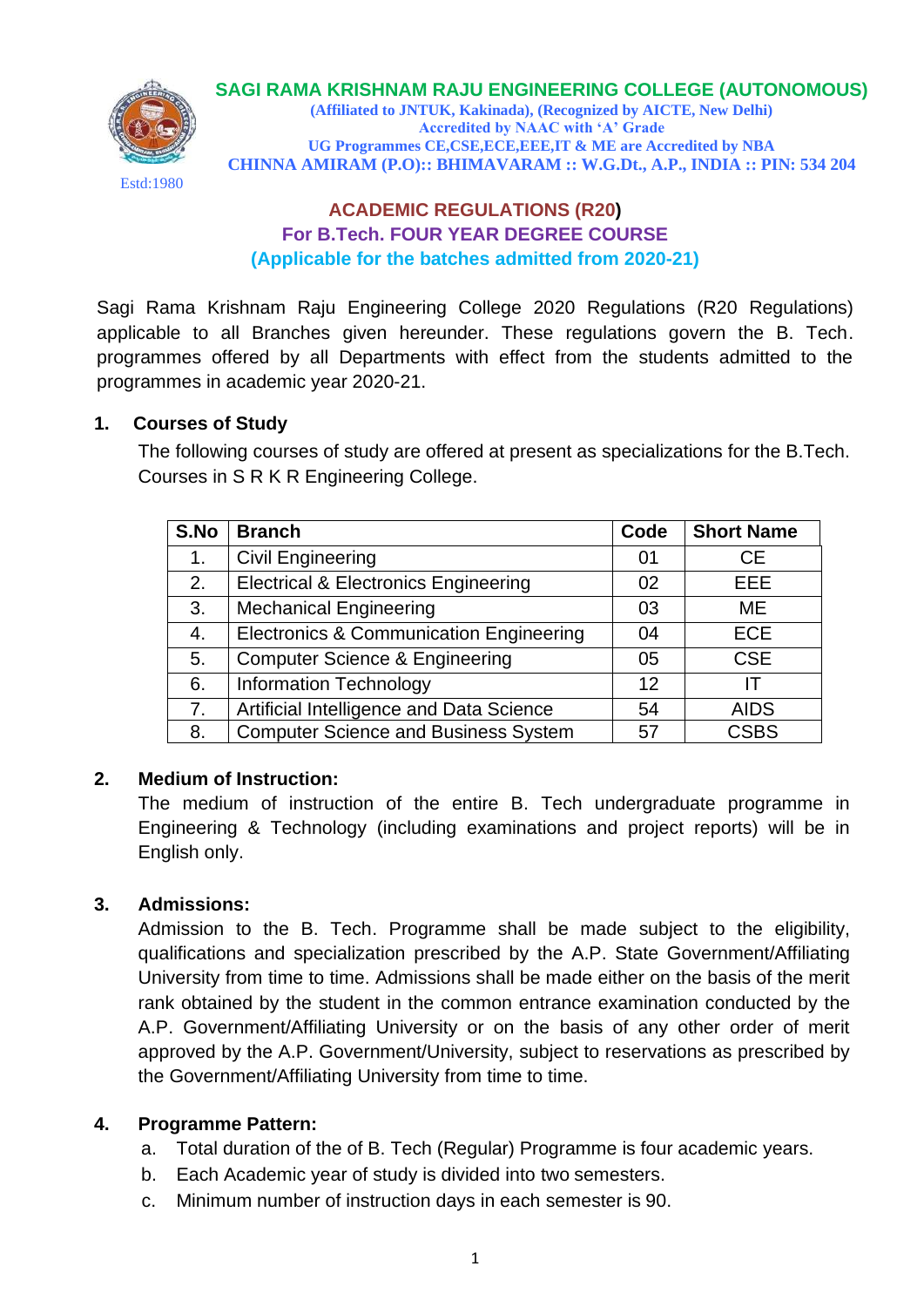- d. Grade points, based on percentage of marks awarded for each course will form the basis for calculation of SGPA (Semester Grade Point Average) and CGPA (Cumulative Grade Point Average).
- e. The total credits for the Programme are 160.
- f. An induction program is mandatory for all first year UG students and shall be conducted as per AICTE/UGC/APSCHE guidelines.
- g. Student is introduced to "Choice Based Credit System (CBCS)".
- h. A pool of interdisciplinary and job-oriented mandatory skill courses which are relevant to the industry are integrated into the curriculum of concerned branch of engineering (total five skill courses: two basic level skill courses, one on soft skills and other two on advanced level skill courses)
- $i.$  A student has to register for all courses in a semester.
- j. All the registered credits will be considered for the calculation of final CGPA.
- k. Each semester has "Continuous Internal Evaluation (CIE)" and "Semester End Examination (SEE)". Choice Based Credit System (CBCS) and Credit Based Semester System (CBSS) as indicated by UGC and course structure as suggested by AICTE are followed.
- l. A 10 months industry/field mandatory internship, both industry and social, during the summer vacation and also in the final semester to acquire the skills required for job and make engineering graduates to connect with the needs of the industry and society at large.
- m. All students shall be mandatorily registered for NCC/NSS activities.
- n. Each Department shall assign a faculty advisor/mentor after admission to each student or group of students from same department to provide guidance in courses registration/career growth/placements/opportunities for higher studies/GATE/other competitive exams etc.

# **5. Subject/Course Classification:**

All subjects/courses offered for the undergraduate programme in E & T (B. Tech. degree programmes) are broadly classified as follows.

|    |                                                               |             |                 | <b>Breakup of Credits</b> |
|----|---------------------------------------------------------------|-------------|-----------------|---------------------------|
|    | S.No Category                                                 | Code        | <b>APSCHE</b>   | <b>AICTE</b>              |
|    | Humanities and social science<br>including Management courses | <b>HSMC</b> | 10.5            | 12                        |
| 2  | <b>Basic Science courses</b>                                  | <b>BSC</b>  | 21              | 25                        |
| 3  | Engineering courses science                                   | <b>ESC</b>  | 24              | 24                        |
| 4  | <b>Professional core Courses</b>                              | <b>PCC</b>  | 51              | 48                        |
| 5  | <b>Open Elective Courses</b>                                  | <b>OEC</b>  | $\overline{12}$ | $\overline{18}$           |
| 6  | <b>Professional Courses Elective</b>                          | <b>PEC</b>  | 15              | 18                        |
|    | Internship, seminar, project work                             | <b>PROJ</b> | 16.5            | 15                        |
| 8  | <b>Skill Oriented Courses</b>                                 | <b>SC</b>   | 10              |                           |
| 9  | <b>Laboratory Courses</b>                                     | <b>LC</b>   |                 |                           |
| 10 | <b>Mandatory courses</b>                                      | <b>MC</b>   | Non-credit      | Non-credit                |
|    | <b>Total Credits</b>                                          |             | 160             | 160                       |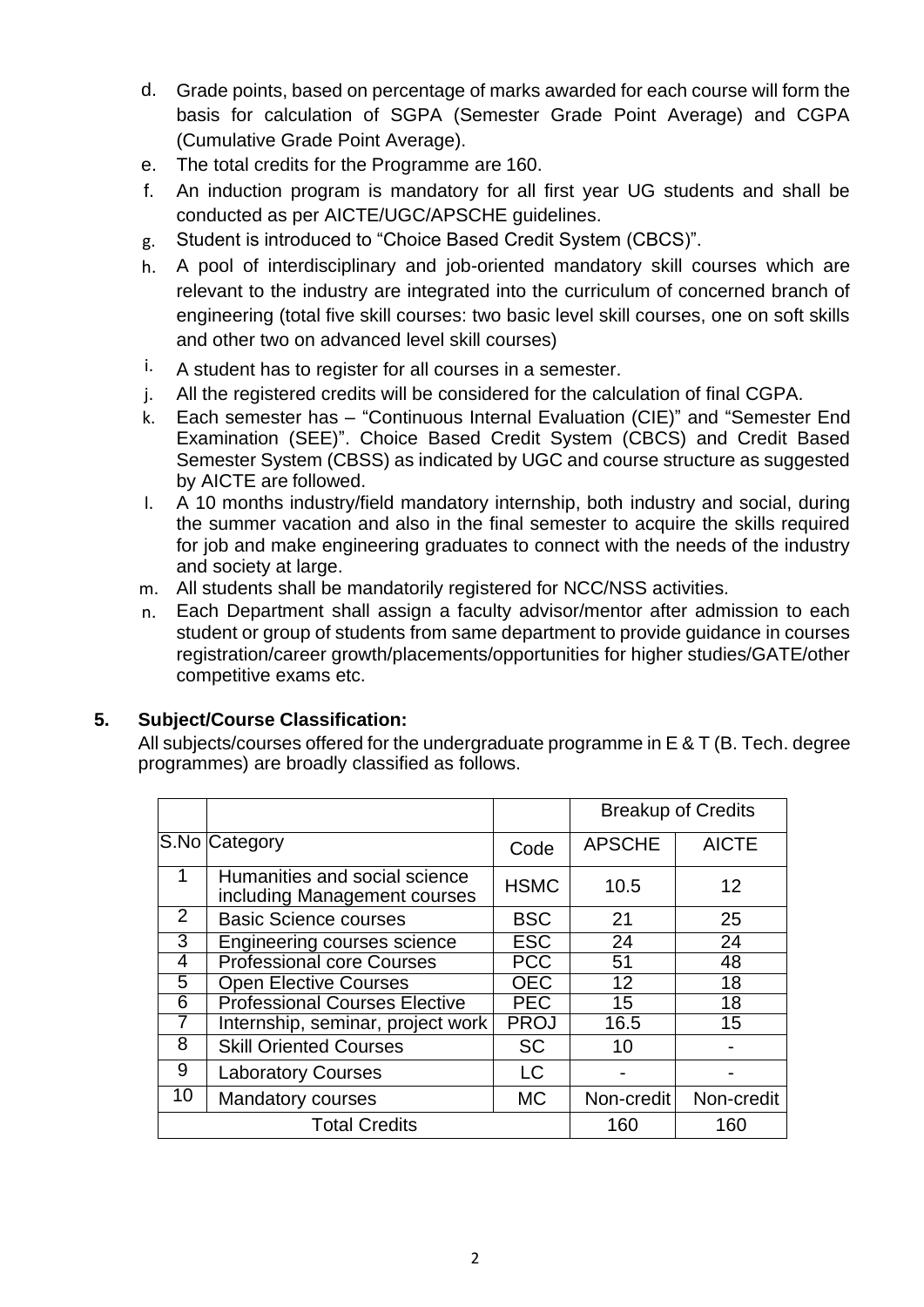## **6. Registration for Courses:**

- i. The college shall invite registration forms from the students at the beginning of the semester for the registration of courses in each semester. If any student wishes to withdraw the registration, he/she shall submit a letter to the principal through the class teacher/instructor and HOD. The principal shall communicate the registration and withdrawal details of courses of each student in a consolidated form to the college examination section and principal's office without fail.
- ii. There are four open electives in each branch. All Open Electives are offered to students of all branches in general. A student shall choose an open elective, by consulting the HOD/advisor, from the list in such a manner that he/she has not studied the same course in any form during the Programme.
- iii. A student shall be permitted to pursue up to a maximum of two elective courses under MOOCs during the programme. Students are advised to register only for minimum 12 weeks in duration of MOOCs courses. Student has to pursue and acquire a certificate for a MOOC course only from the SWAYAM/NPTEL through online with the approval of Head of the Department in order to earn the 3 credits. The Head of the department shall notify the list of such courses at the beginning of the semester. The details of the MOOCs courses registered by the students shall be submitted to the Confidential Section. The Head of the Department shall appoint a mentor for each of the MOOC subjects registered by the students to monitor the student's assignment submissions given by SWAYAM/NPTEL. The student needs to submit all the assignments given and needs to take final exam at the proctor center. The student needs to earn a certificate by passing the exam. The student will be awarded the credits given in curriculum only by submission of the certificate. In case if the student does not pass subjects registered through SWAYAM/NPTEL, the same or alternative equivalent subject may be registered again through SWAYAM/NPTEL in the next semester with the recommendation of HOD and shall be passed.
- iv. Two summer internships each with a minimum of six weeks duration shall be mandatorily done/completed respectively at the end of second and third years (during summer vacations). The internship can be done by the students at local industries, Govt. Organizations, construction agencies, Industries, Hydel and thermal power projects and also in software MNCs. After completing the summer internship, the students shall register in the immediate respective odd semester and it will be evaluated at the end of the semester as per norms of the college. The student has to produce the summer internship satisfactory report and certificate taken from the organization to be considered for evaluation. The Departments shall facilitate and monitor the student internship programs. Completion of internships is mandatory, if any student fails to complete internship, he/she will not be eligible for the award of degree. In such cases, the student shall repeat and complete the internship.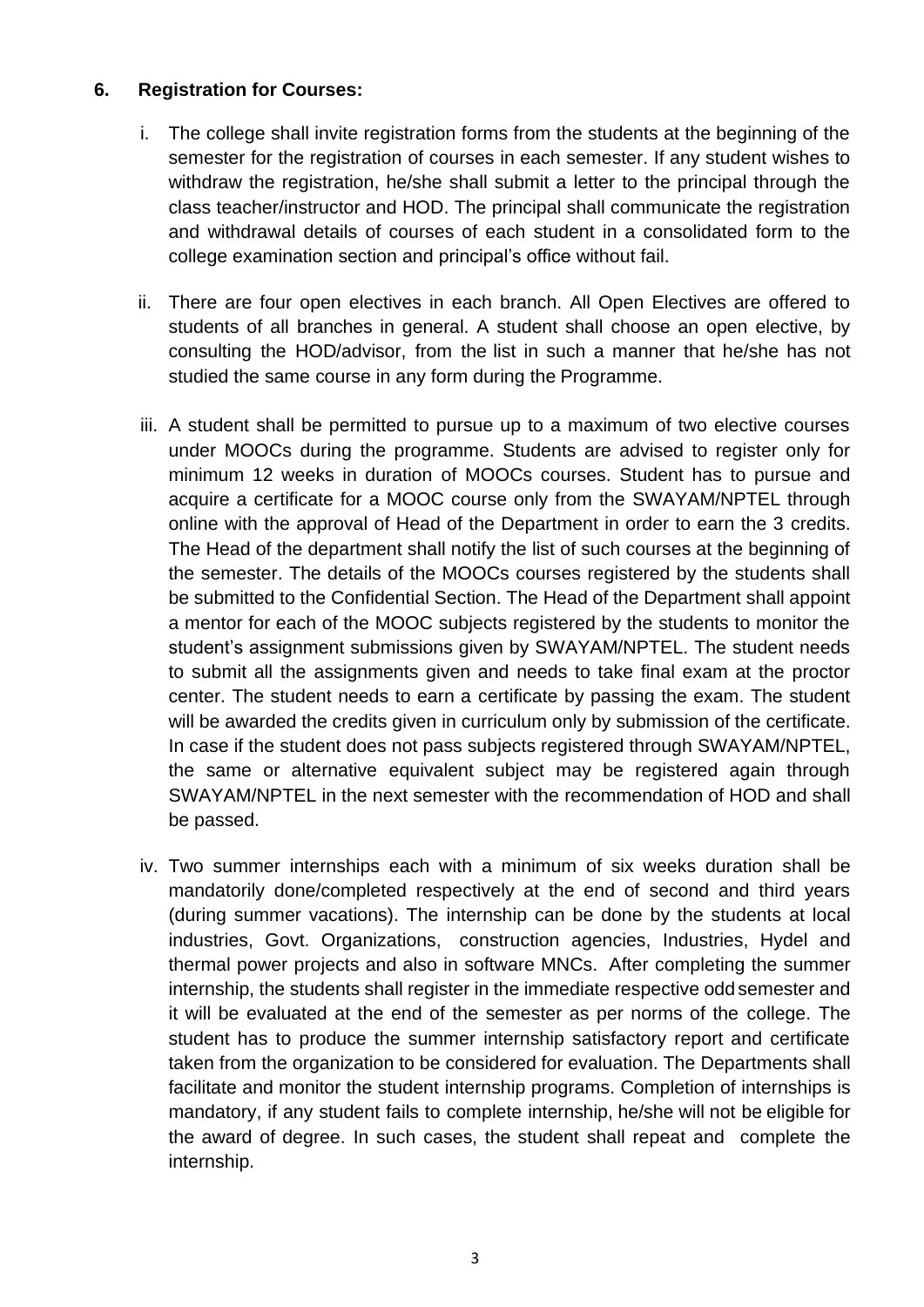v. In the final semester, the student should mandatorily register and undergo internship and in parallel he/she should work on a project with well-defined objectives. At the end of the semester the candidate shall submit an internship completion certificate and a project report. A student shall also be permitted to submit project report on the work carried out during the internship. The project report shall be evaluated with an external examiner.

## vi. **Curricular Framework for Skill oriented courses:**

- a. There are five (05) skill-oriented courses shall be offered during III to VII semesters and students must register and pass the courses successfully.
- b. For skill oriented/skill advanced course, one theory and 2 practical hours (1-0- 2) or two theory hours (2-0-0) may be allotted as per the decision of concerned BOS.
- c. Out of the five skill courses; (i) two shall be skill-oriented courses from the same domain and shall be completed in second year (ii) Of the remaining 3 skill courses, one shall be necessarily be a soft skill course and the remaining 2 shall be skill-advanced courses either from the same domain or job-oriented skill courses, which can be of inter disciplinary nature.
- d. Students may register the interdisciplinary job-oriented skill courses based on the prerequisites and eligibility in consultation with HODs of the various Departments.
- e. The student shall be given an option to choose either the skill courses being offered by the college or to choose a certificate course being offered by industries/Professional bodies/APSSDC or any other accredited bodies. However, the department has to assign mentors in the college to monitor the performance of the students.
- f. If a student chooses to take a Certificate Course offered by industries/Professional bodies/APSSDC or any other accredited bodies, in lieu of the skill advanced course offered by the Department, then the department shall mark overall attendance of the student for the remaining courses in that semester excluding the skill course in all the calculations of mandatory attendance requirements upon producing a valid certificate. However, the student is deemed to have fulfilled the attendance requirement of the course, if the external agency issues a certificate with satisfactory condition. If the certificate issued by external agency is marked with unsatisfactory condition, then the student shall repeat the course either in the college or at external agency. The credits will be awarded to the student upon producing the successful course completion certificate from the agency/professional bodies and after passing in the viva-voce examination conducted at college as per college norms at the end of the semester.

#### **7. a. Award of B. Tech. Degree:**

A student will be declared eligible for the award of B. Tech. Degree if he fulfills the following academic regulations:

ii. After eight academic years from the year of their admission, he/she shall forfeit his/her seat in B. Tech. course and their admission stands cancelled.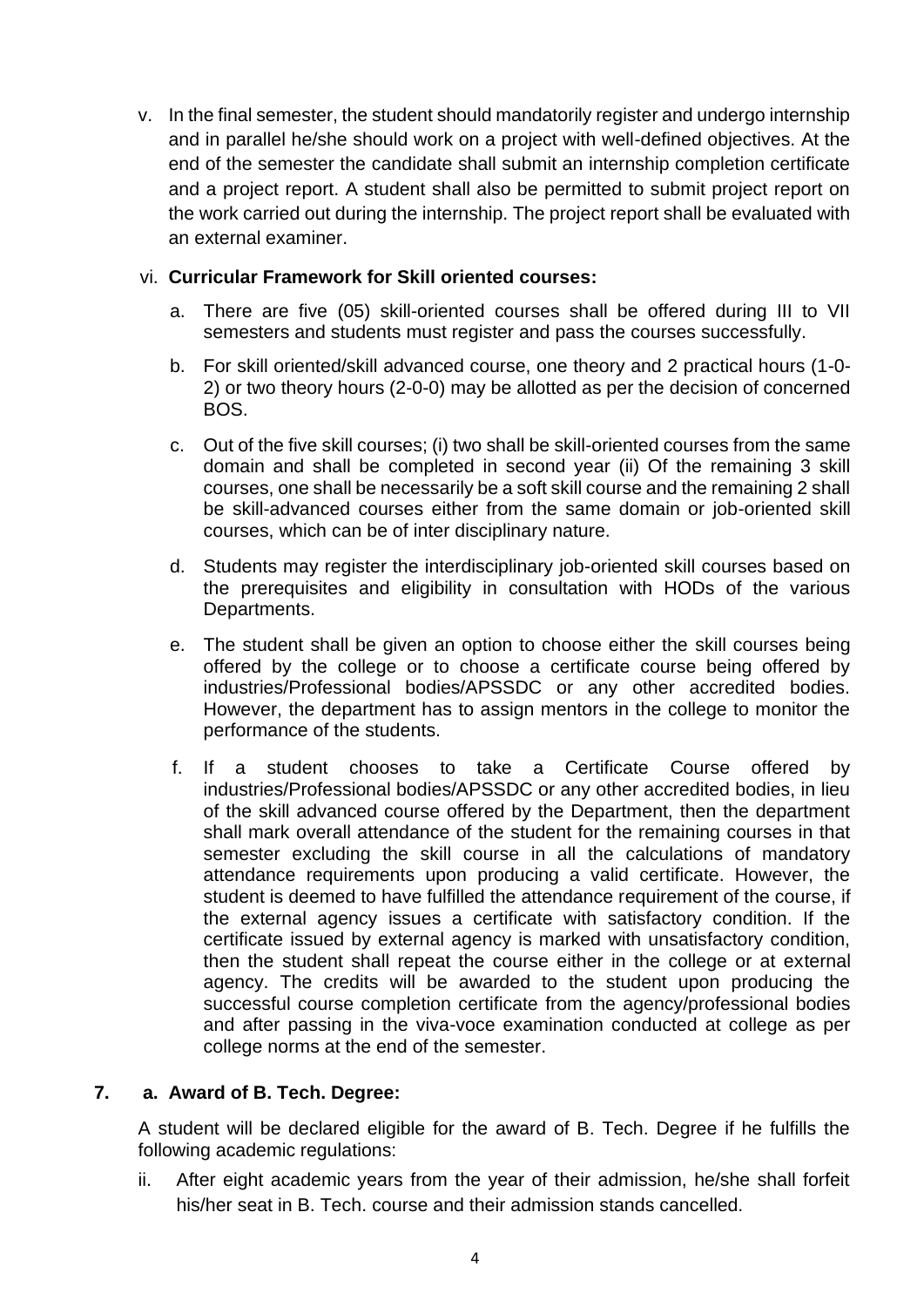- iii. The student shall register for 160 credits and must secure all the 160 credits.
- iv. All students shall register for NCC/NSS activities and will be required to participate in an activity specified by NSS officer during second and/or third semesters. Grade shall be awarded as Satisfactory or Unsatisfactory in the mark sheet on the basis of participation, attendance, performance and behavior. If a student gets an unsatisfactory grade, he/she shall repeat the above activity in the subsequent years, in order to complete the degree requirements.

# v. **Credit Definition:**

| 1 Hour Lecture (L) per week                 | 1 Credit   |
|---------------------------------------------|------------|
| 1 Hour Tutorial (T) per week                | 1 Credit   |
| 1 Hour Practical (P) per week               | 0.5 Credit |
| 2 Hours Practical (Lab) per week   1 Credit |            |

**b. Award of B. Tech. (Honor)/B. Tech. (Minor**)**:** B. Tech. with Honors or a B. Tech. with a Minors will be awarded if the student earns 20 additional credits are acquired as per the regulations/guidelines. The regulations/guidelines are separately provided. Registering for Honors/Minors is optional.

# **8. Attendance Requirements**

- i. A student is eligible to write the End Semester examinations if he acquires a minimum of 40% in each subject and 75% of attendance in aggregate of all the subjects.
- ii. Condonation of shortage of attendance in aggregate up to 10% (65% and above and below 75%) may be granted by the College Academic Committee.
- iii. Shortage of attendance below 65% in aggregate shall not be condoned.
- iv. A student who is short of attendance in a semester may seek re-admission into that semester when offered within 4 weeks from the date of commencement of class work.
- v. Students whose shortage of attendance are not condoned in any semester and are not eligible to write their end semester examination of that class.
- vi. A stipulated fee in the concerned semester shall be payable towards condonation of shortage of attendance. Students availing condonation on medical ground shall produce a medical certificate issued by the competitive authority.
- vii. A student will be promoted to the next semester if he satisfies the (i) attendance requirement of the present semester and (ii) minimum required credits.
- viii. If any candidate fulfills the attendance requirement in the present semester, he shall not be eligible for re-admission into the same class.
- ix. For induction programme attendance shall be maintained as per the AICTE norms.
- x. For non-credit mandatory courses the students shall maintain the attendance similar to credit courses.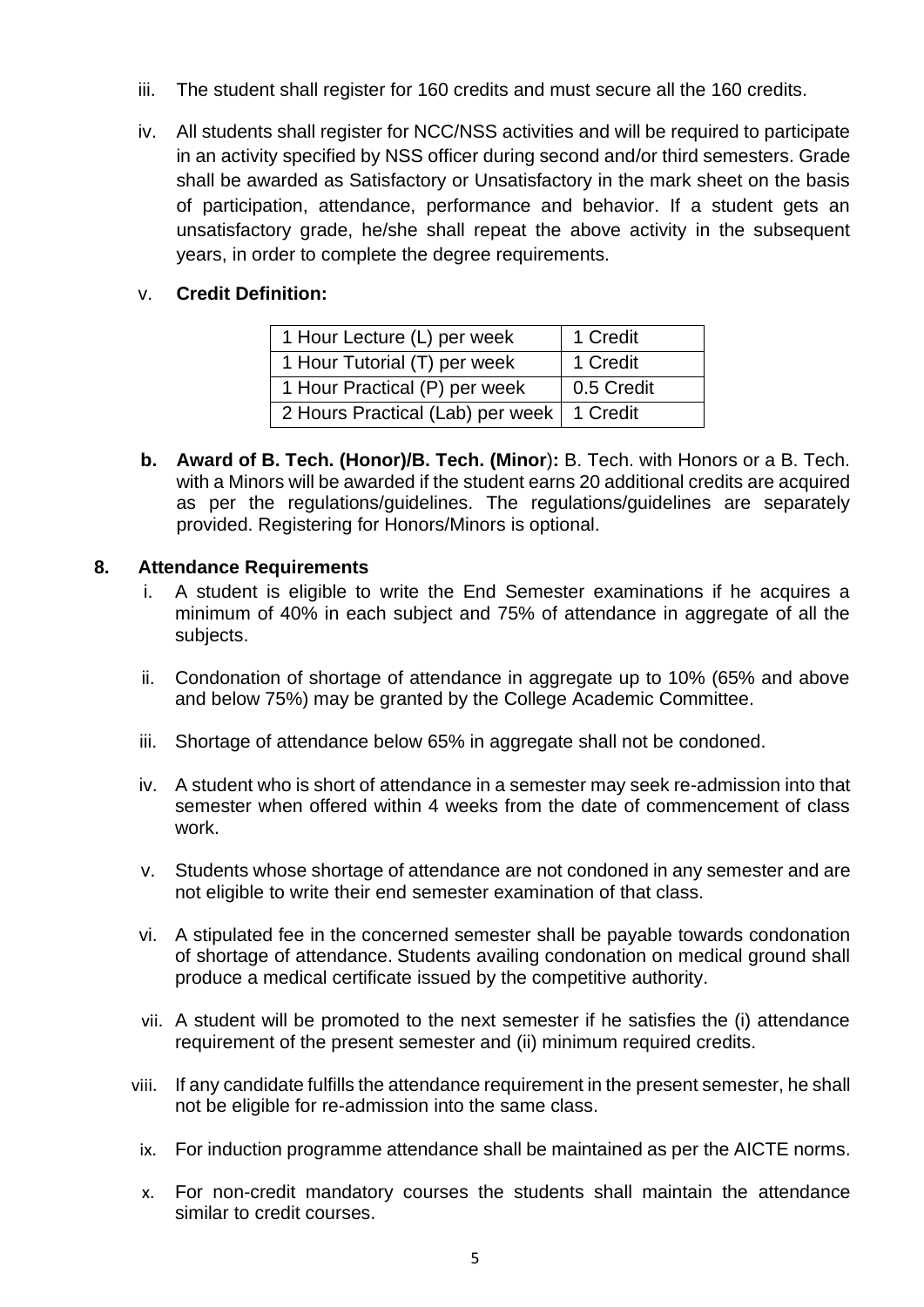# **9. Evaluation - Distribution and Weightage of marks:**

- i. Paper setting and evaluation of the answer scripts shall be done as per the procedures laid down by the Dean Evaluation/ Controller of Examinations from time to time.
- ii. For non-credit mandatory courses, like Environmental Sciences, Universal Human Values, Ethics, Indian Constitution, Essence of Indian Traditional Knowledge, the student has to secure 40% of the marks allotted in the internal evaluation for passing the course. No marks or letter grade shall be allotted for all mandatory noncredit courses.
- iii. A student is deemed to have satisfied the minimum academic requirements if he has earned the credits allotted to each theory/practical design/drawing subject/ project etc by securing not less than 40% of marks in the end semester exam and minimum 40% of marks in the sum total of the internal marks and end semester examination marks together.

# iv. **Distribution and Weightage of marks:**

The assessment of the student's performance in each course will be based on Continuous Internal Evaluation (CIE) and Semester-End Examination (SEE). The performance of a student in each semester shall be evaluated subject-wise with a maximum of 100 marks for theory subject and 50 marks for practical subject. For theory subjects the distribution shall be 30 marks for Internal Evaluation and 70 marks for the End Examinations. For practical subjects the distribution shall be 15 marks for Internal Evaluation and 35 marks for the End Examinations.

| S.No. | <b>Components</b>                            | <b>Internal</b> | <b>External</b> | <b>Total</b> |
|-------|----------------------------------------------|-----------------|-----------------|--------------|
|       | Theory                                       | 30              | 70              | 100          |
| 2     | <b>Engineering Graphics/Design/Drawing</b>   | 30              | 70              | 100          |
| 3     | Practical                                    | 15              | 35              | 50           |
|       | Mini Project/Internship/Industrial Training/ |                 |                 |              |
| 4     | Skill Development programmes/Research        | $\blacksquare$  | 50              | 50           |
|       | Project                                      |                 |                 |              |
| 5     | <b>Project Work</b>                          | 60              | 140             | 200          |

# **v. Continuous Internal Theory Evaluation:**

**a.** For theory subjects, during a semester, there shall be two mid-term examinations. Each mid-term examination consists of (i) one objective examination (ii) one descriptive examination and (iii) one assignment.

The objective examination shall be 10 marks and descriptive examination shall be for 15 marks with a total duration of 1 hour 50 minutes (20 minutes for objective and 90 minutes for descriptive paper).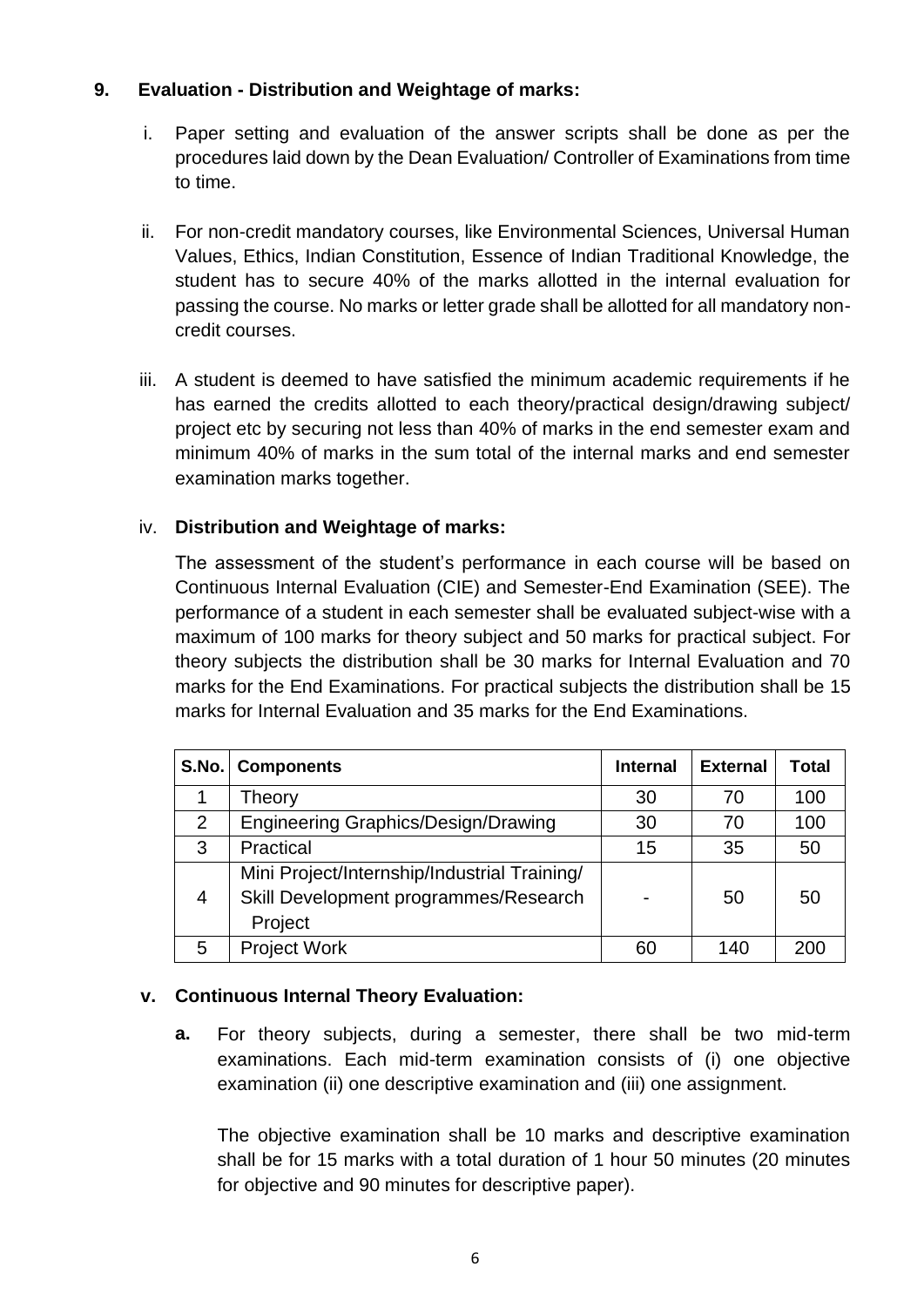- **b.** The first objective examination is set with 20 multiple choice questions for 10 marks (20 questions  $x \frac{1}{2}$  mark) from first two and half units (50% of the syllabus). The descriptive examination is set with 3 full questions for 5 marks each from first two and half units (50% of the syllabus), the student has to answer all questions. In the similar lines, the second online and descriptive examinations shall be conducted on the rest of the syllabus.
- **c.** The assignment is given by the concerned class teacher for five marks from first two and half units (50% of the syllabus). The second assignment shall be given from rest of the syllabus. The first assignment should be submitted before the conduct of the first mid-term examination, and the second assignment should be submitted before the conduct of the second mid-term examination.
- **d.** The total marks secured by the student in each mid-term examination are evaluated for 30 marks. Internal Marks can be calculated with 80% weightage for better of the two Mids and 20% weightage for other Mid Exam.

**Mid-1 marks** = Marks secured in (objective examination-1 + descriptive examination -1 + one assignment - 1)

**Mid-2 marks** = Marks secured in (objective examination-2 + descriptive examination-2 + one assignment - 2)

**Final internal Marks** = (Best of (Mid-1/Mid-2) marks x 0.8 + Least of (Mid-1/Mid-2) marks x 0.2)

**e.** Note: All the descriptive, objective and any other test papers shall be preserved in respective departments as per norms and shall be produced to the committees of the College/ University as and when they ask for.

# **vi Semester End Examinations Evaluation**

- **a. Evaluation of Semester End Theory Examinations:** The semester end examinations will be conducted for 70 marks consists of five questions carrying 14 marks each. Each of these questions is from one unit and may contain sub-questions. For each question there will be an "either" "or" choice, which means that there will be two questions from each unit and the student should answer either of the two questions.
- **b. Evaluation of Practical subjects:** For practical subjects there shall be continuous evaluation during the semester for 15 internal marks and 35 end examination marks. The internal 15 marks shall be awarded as follows: day to day work - 5 marks, Record-5 marks and the remaining 5 marks to be awarded by conducting an internal laboratory test. The end examination shall be conducted by the teacher concerned and external examiner appointed by Dean Evaluation/ Controller of examinations.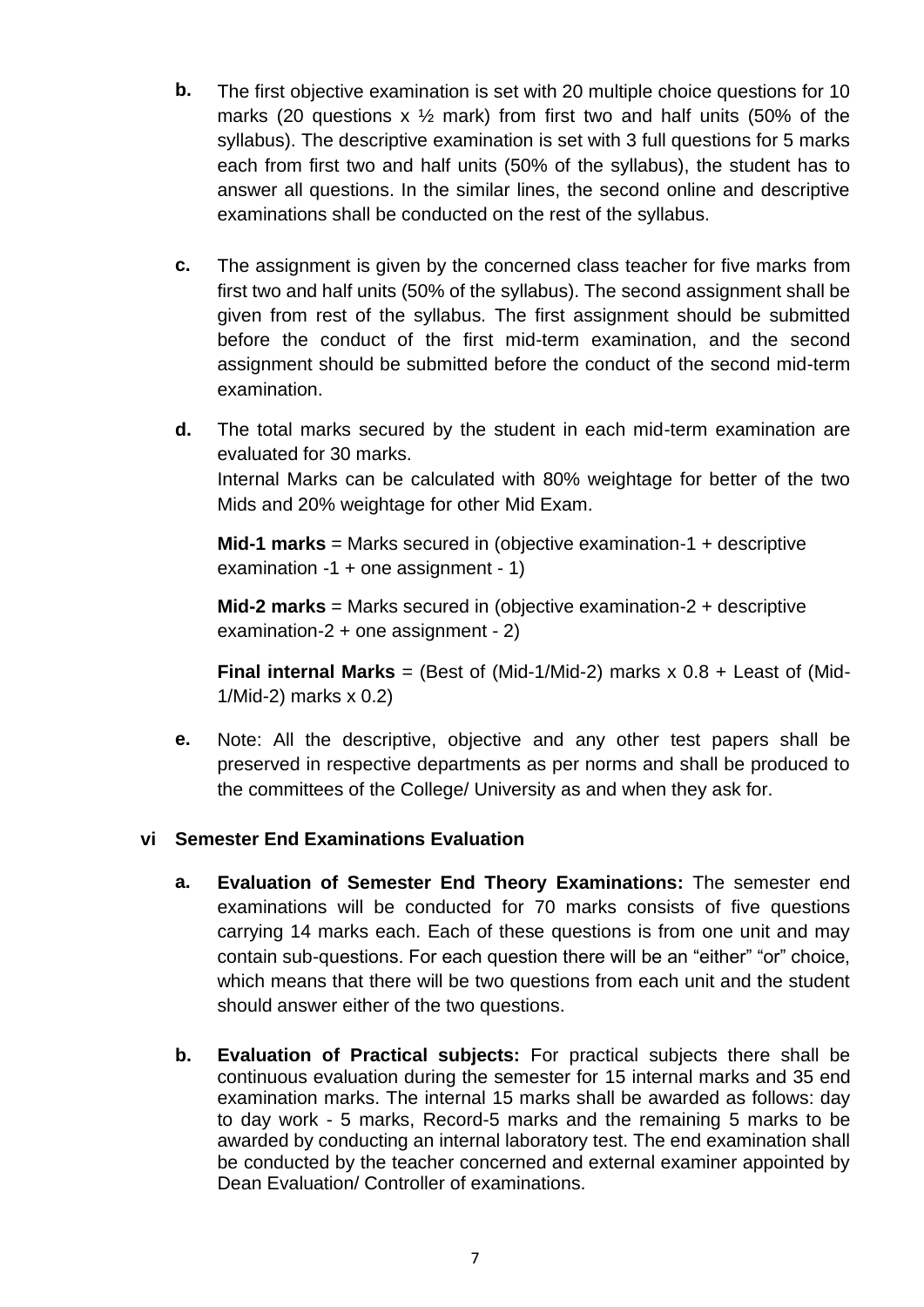**Note:** All the laboratory records and internal test papers shall be preserved in respective departments as per norms and shall be produced to the committees of the College/ University as and when they ask for.

- **c. Evaluation of Drawing subjects:** For the subject having design and/or drawing (such as Engineering Graphics, Engineering Drawing, Machine Drawing) and estimation, the distribution shall be 30 marks for internal evaluation (15 marks for continuous Assessment (day–to–day work) and 15 marks for internal tests) and 70 marks for end examination. There shall be two internal tests in a semester for 15 marks each and final marks can be calculated with 80% weightage for better of the two tests and 20% weightage for other test and these are to be added to the marks obtained in day-to-day work.
- **d. Evaluation of the summer internships:** It shall be completed in collaboration with local industries, Govt. Organizations, construction agencies, Industries, Hydel and thermal power projects and also in software MNCs in the area of concerned specialization of the UG programme. Students shall pursue this internship during summer vacation just before its offering as per course structure. The minimum duration of this course shall be at least 6 weeks. The student shall register for the internship as per course structure after commencement of academic year. A supervisor/mentor/advisor has to be allotted to guide the students for taking up the summer internship. The supervisor shall monitor the attendance of the students while taking up the internship. Attendance requirements are as per the norms of the college. After successful completion, students shall submit a summer internship technical report to the concerned department and appear for an oral presentation before the departmental committee consists of an external examiner appointed by the Dean Evaluation/Controller of Examinations; Head of the Department, supervisor of the internship and a senior faculty member of the department. A certificate from industry/skill development center shall be included in the report. The report and the oral presentation shall carry 40% and 60% weightages respectively. It shall be evaluated for 50 external marks at the end of the semester. There shall be no internal marks for Summer Internship. A student shall secure minimum 40% of marks for successful completion. In case, if a student fails, he/she shall reappear as and when semester supplementary examinations are conducted by the college.
- **e.** The job-oriented skill courses may be registered at the college or at any accredited external agency. A student shall submit a record/report on the list skills learned. If the student completes job-oriented skill course at external agency, a certificate from the agency shall be included in the report. The course will be evaluated at the end of the semester for 50 marks (record: 15 marks and viva-voce: 35 marks) along with laboratory end examinations in the presence of external (appointed by the Dean Evaluation/ Controller of Examinations) and internal examiner (course instructor or mentor). There are no internal marks for the job-oriented skill courses.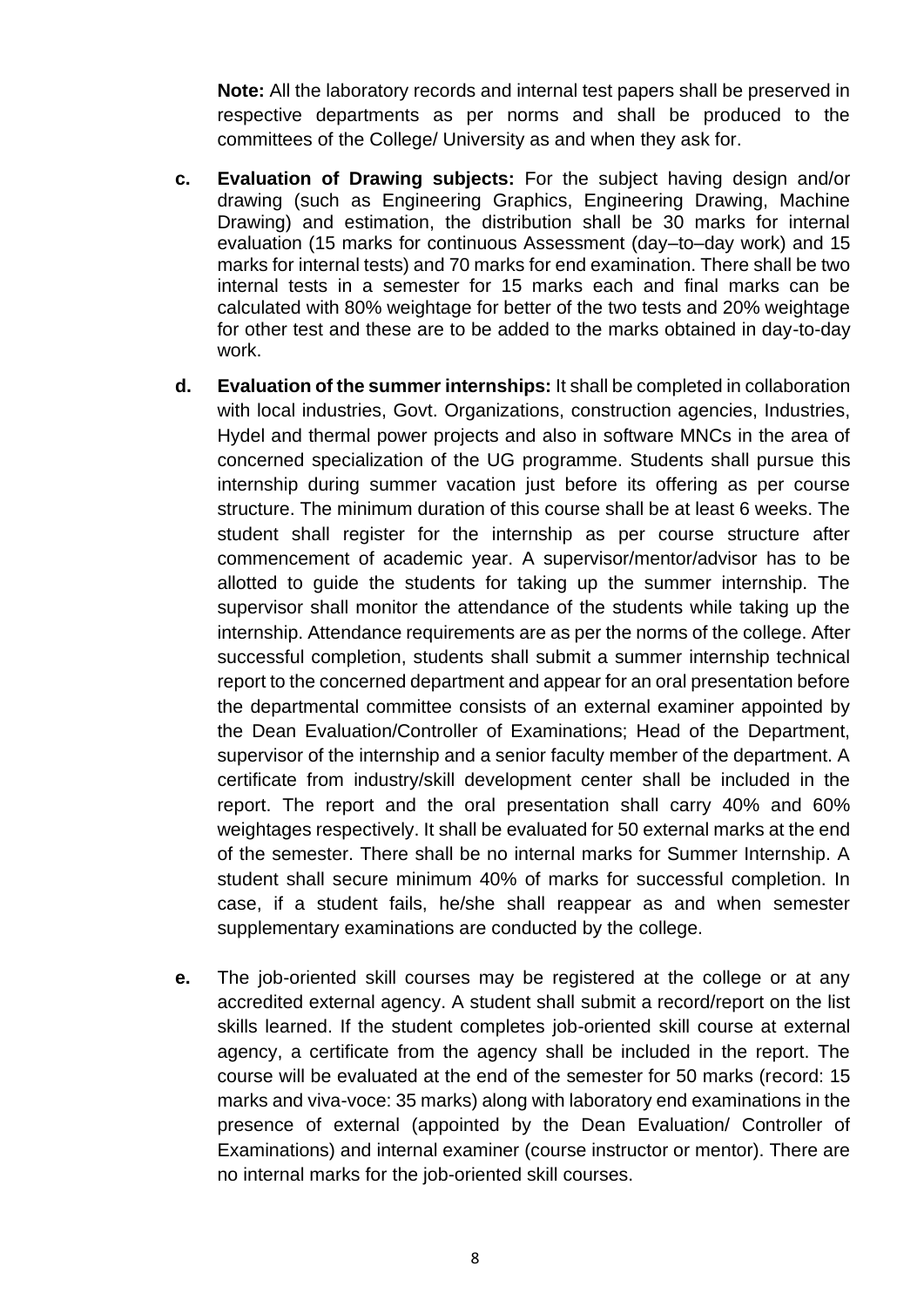**f. Mandatory Course (M.C):** Environmental Sciences, Universal Human Values, Ethics, Indian Constitution, Essence of Indian Traditional Knowledge etc non-credit (zero credits) mandatory courses. Environmental Sciences shall be offered compulsorily as mandatory course for all branches. A minimum of 75% attendance is mandatory in these subjects. There shall be an end semester examination for 70 marks and it shall be conducted by the college internally. Two internal examinations shall be conducted for 30 marks and a student has to secure at least 40% of the marks for passing the course. No marks or letter grade shall be printed in the transcripts for all mandatory non-credit courses, but only Completed (Y)/Not-completed (N) will be specified.

**Note:** All the Mid-term and end semester examination question papers and answer scripts shall be preserved in the respective departments as per norms and shall be produced to the committees of the college/university as and when they ask for.

- **g. Procedure for Conduct and Evaluation of MOOC:** There shall be a Discipline Centric Elective Course through Massive Open Online Course (MOOC) as Program Elective course. The student shall register for the course (Minimum of 12 weeks) offered by SWAYAM/NPTEL through online with the approval of Head of the Department. The Head of the Department shall appoint one mentor for each of the MOOC subjects offered. The student needs to register the course in the SWAYAM/NPTEL portal. During the course, the mentor monitors the student's assignment submissions given by SWAYAM/NPTEL. The student needs to submit all the assignments given and needs to take final exam at the proctor center. The student needs to earn a certificate by passing the exam. The student will be awarded the credits given in curriculum onlyby submission of the certificate. In case if student does not pass subjects registered through SWAYAM/NPTEL, the same or alternative equivalent subject may be registered again through SWAYAM/NPTEL in the next semester with the recommendation of HOD and shall be passed.
- **h. Major Project** (Project Project work, seminar and internship in industry): In the final semester, the student should mandatorily register and undergo internship and in parallelhe/she should work on a project with well-defined objectives. At the end of the semester the candidate shall submit an internship completion certificate and a project report. A student shall also be permitted to submit project report on the work carried out during the internship. The project report shall be evaluated with an external examiner.

**Evaluation:** The total marks for project work 200 marks and distribution shall be 60 marks for internal and 140 marks for external evaluation. The supervisor assesses the student for 30 marks (Report: 15 marks, Seminar: 15 marks). At the end of the semester, all projects shall be showcased at the department for the benefit of all students and staff and the same is to be evaluated by the departmental Project Review Committee consisting of supervisor, a senior faculty and HOD for 30 marks. The external evaluation of Project Work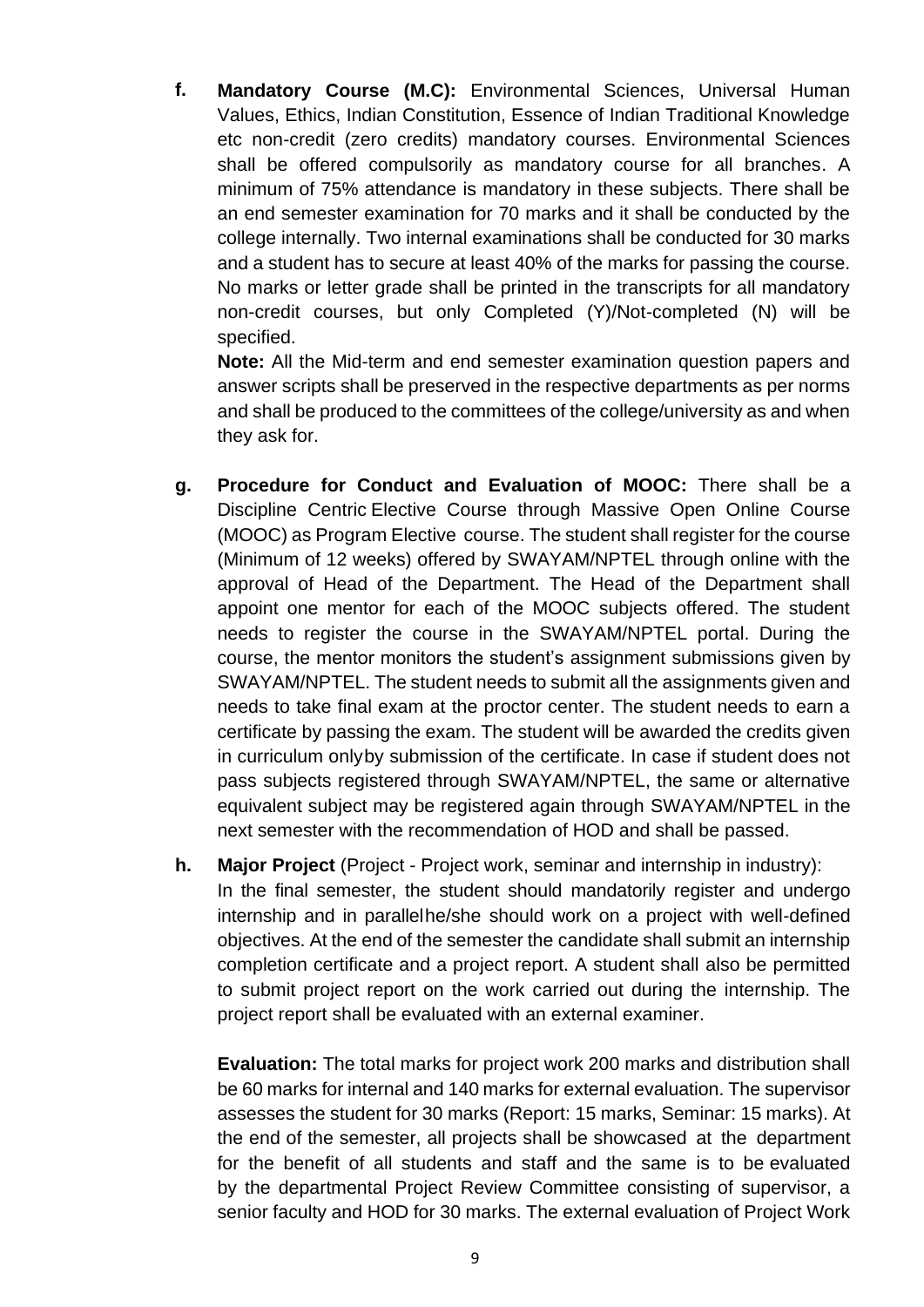is a Viva-Voce Examination conducted in the presence of internal examiner and external examiner appointed by the Dean Evaluation/ Controller of Examinations and is evaluated for 140 marks.

# **i. Integrated theory lab:**

- a. Attendance shall be counted for both in theory as well as lab. Minimum attendance shall be required individually in theory and lab as per the college norms.
- b. Student has to attend the internal examination and external examination conducted by the college in both theory and laboratory.
- c. Student has to pass individually both the examinations (Theory for 100 marks and Lab for 50 marks) conducted by the college as per the regulations.
- d. The student has to pass both in the theory examination and lab examination in the same attempt.
- e. If the student fails in either theory or laboratory, the final result is FAIL only and he/she has to reappear for both the parts.
- **10. Re-evaluation of the End Semester Examination:** A student can request for Revaluation of his/her answer book on payment of a prescribed fee as per college norms.
- **11. Supplementary Examinations:** A student who has failed to secure the required credits can appear for a supplementary examination, as per the schedule announced by the college.
- **12. Malpractices in Examinations:** Disciplinary action shall be taken in case of malpractices during Mid/End examinations as per the rules framed by the college.

#### **13. Promotion Rules**

The following academic requirements have to be satisfied in addition to the attendance requirements mentioned in item no.8 for promotion to higher classes

- a. A student shall be promoted from first year to second year if he fulfills the minimum attendance requirement as per college norm.
- b. A student will be promoted from II to III year if he fulfills the academic requirement of 40% of credits up to either II year I-Semester or II year II-Semester from all the examinations, whether or not the candidate takes the examinations and secures prescribed minimum attendance in II year II semester.
- c. A student shall be promoted from III year to IV year if he fulfills the academic requirements of 40% of the credits up to either III year I semester or III year II semester from all the examinations, whether or not the candidate takes the examinations and secures prescribed minimum attendance in III year II semester.

# **14. Course Pattern**

- a. The entire course of study is for four academic years; all years are on semester pattern.
- b. A student eligible to appear for the end semester examination in a subject, but absent from it or has failed in the end semester examination, may write the exam in that subject when conducted next.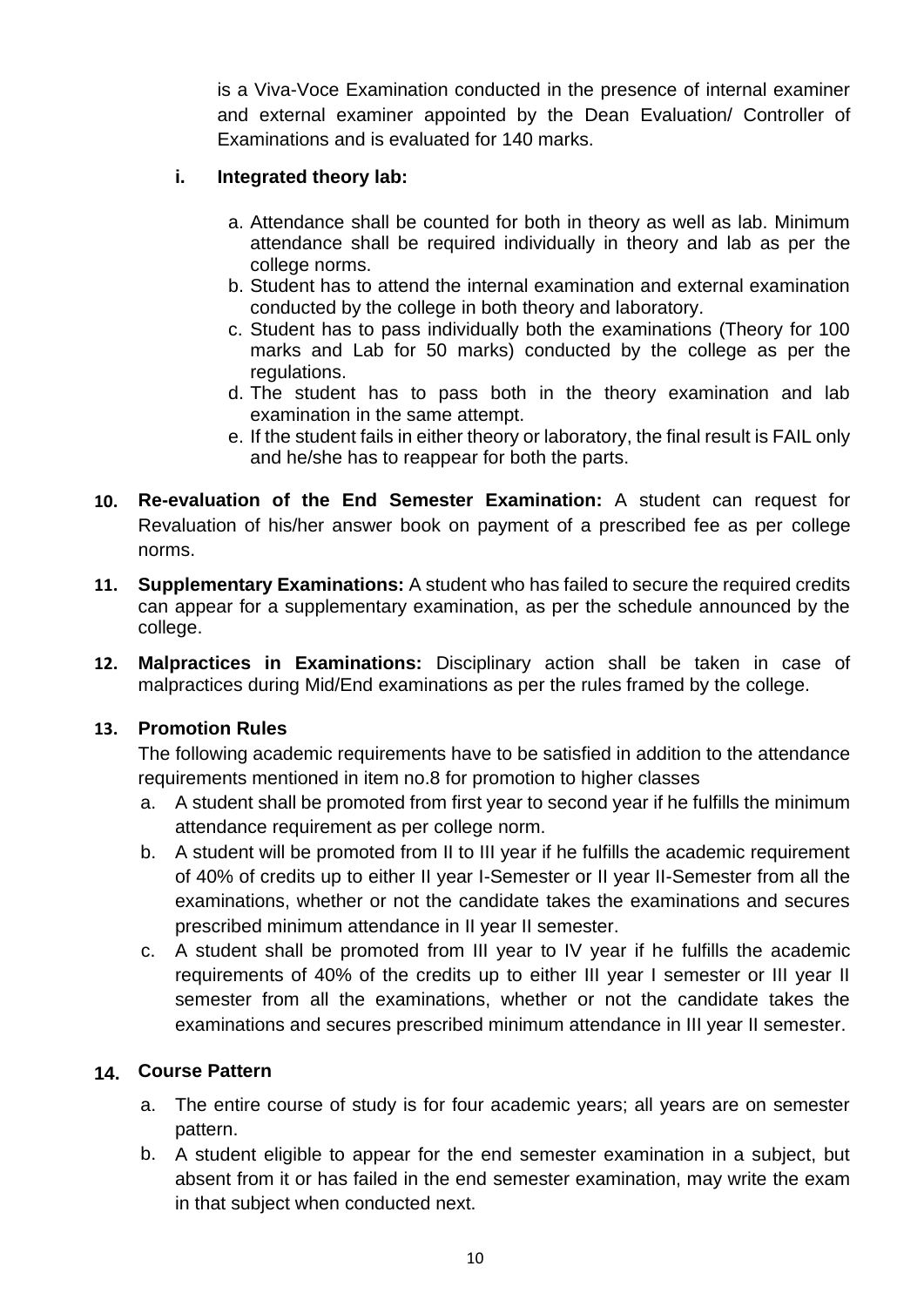c. When a student is detained for lack of credits/shortage of attendance, he may be re-admitted into the same semester/year in which he has been detained. However, the academic regulations under which he was first admitted shall continue to be applicable to him.

# **15. Earning of Credit:**

A student shall be considered to have completed a course successfully and earned the credits if he/she secures an acceptable letter grade in the range A+ to E as given below. Letter grade 'F' in any course implies failure of the student in that course and no credits earned. Absent is also treated as no credits earned.

| Marks in %     | Level        | <b>Letter Grade</b> | <b>Grade Point</b> |
|----------------|--------------|---------------------|--------------------|
| $\geq 90$      | Outstanding  | A+                  | 10                 |
| $≥80$ to $≤90$ | Excellent    | A                   | 9                  |
| $≥70$ to $≤80$ | Very Good    | B                   | 8                  |
| $≥60$ to $≤70$ | Good         | C                   | 7                  |
| $≥50$ to $≤60$ | Fair         | D                   | 6                  |
| $≥40$ to $≤50$ | Satisfactory | E                   | 5                  |
| <40            | Fail         | F                   | 0                  |
|                | Absent       | F                   |                    |

# **17. Computation of SGPA and CGPA:**

The UGC recommends the following procedure to compute the Semester Grade Point Average (SGPA) and Cumulative Grade Point Average (CGPA):

i.  $\bullet$  **SGPA** ( $\mathcal{S}_k$ ) of  $k^{th}$  is semester (1 to 8) is ratio of sum of the product of the number of credits with the grade points scored by a student in all the courses taken by a student and the sum of the total number of credits of all the courses undergone/registered by a student, i.e.,

SGPA 
$$
(S_k)
$$
 = 
$$
\frac{\sum_{i=1}^{n} (C_i \times G_i)}{\sum_{i=1}^{n} C_i}
$$

Where C<sub>i</sub> is the number of credits of the  $i<sup>th</sup>$  course/subject in a semester and G<sub>i</sub> is the grade point scored by the student in the  $i^{th}$  course /subject and n is the number of courses/subjects registered in that semester.

ii. The **CGPA** is calculated in the same manner taking into account all the 'm' courses/subjects registered by student over all the semesters of a programme, i.e. in all eight semesters.

$$
CGPA = \frac{\sum_{i=1}^{m} (C_i \times S_i)}{\sum_{i=1}^{m} C_i}
$$

Where S<sub>i</sub> is the SGPA of the  $i<sup>th</sup>$  semester and C<sub>i</sub> is the total number of credits in that semester.

- iii. The SGPA and CGPA shall be rounded off to 2 decimal points and reported in the transcripts.
- iv. While computing the SGPA/CGPA, the subjects in which the student is awarded Zero grade points will also be included.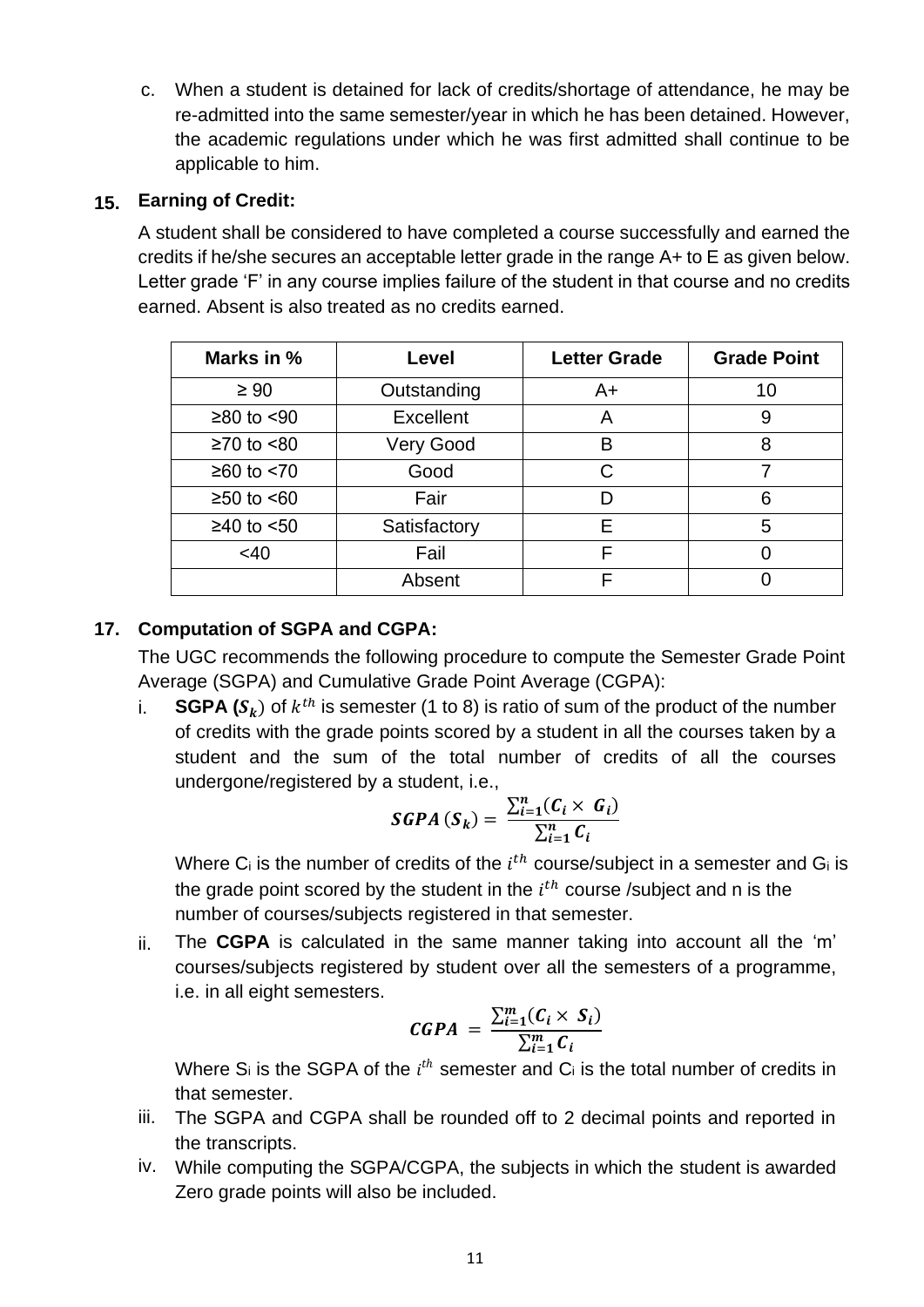- v. Grade Point: It is a numerical weight allotted to each letter grade on a 10-point scale.
- vi. Letter Grade: It is an index of the performance of students in a said course. Grades are denoted by letters A+, A, B, C, D, E, F and AB.
- vii As per AICTE regulations, conversion of CGPA into equivalent percentage as follows:

# **Equivalent Percentage = (CGPA – 0.75) x 10**

## vii❖ **Illustration of Computation of SGPA and CGPA**

**Illustration for SGPA:** Let us assume there are 6 subjects in a semester. The grades obtained as follows:

| <b>Course</b> | <b>Credit</b> | Grade<br><b>Obtained</b> | Grade<br>point | <b>Si= Credit Point</b><br>(Credit x Grade) |
|---------------|---------------|--------------------------|----------------|---------------------------------------------|
| Subject 1     | 3             | B                        |                | $3 X 8 = 24$                                |
| Subject 2     |               |                          |                | $4 X 7 = 28$                                |
| Subject 3     | 3             |                          |                | $3 X 6 = 18$                                |
| Subject 4     | 3             | A+                       | 10             | $3 X 10 = 30$                               |
| Subject 5     | 3             | F                        | 5              | $3 X 5 = 15$                                |
| Subject 6     |               |                          |                | $4 \times 6 = 24$                           |
|               | 20            |                          |                | 139                                         |

Thus, **SGPA =139/20 = 6.95 = 6.9 (approx.)**

## **Illustration for CGPA:**

| Semester 1       | Semester 2       | Semester 3            | Semester 4       |
|------------------|------------------|-----------------------|------------------|
| Credit: 20       | Credit: 22       | Credit: 25            | Credit: 26       |
| <b>SGPA: 6.9</b> | <b>SGPA: 7.8</b> | <b>SGPA: 5.6</b>      | <b>SGPA: 6.0</b> |
|                  |                  |                       |                  |
| Semester 5       | Semester 6       | Semester <sub>7</sub> | Semester 8       |
| Credit: 26       | Credit: 25       | Credit: 21            | Credit: 23       |
| <b>SGPA: 6.3</b> | <b>SGPA: 8.0</b> | <b>SGPA: 6.4</b>      | <b>SGPA: 7.5</b> |

```
CGPA = \frac{20 \times 6.9 + 22 \times 7.8 + 25 \times 5.6 + 26 \times 6.0 + 26 \times 6.3 + 25 \times 8.0 + 21 \times 6.4 + 23 \times 7.5}{188} = \frac{1276.3}{188} = 6.78
```
# **18. Award of Class**

After a student has satisfied the requirements prescribed for the completion of the program and is eligible for the award of B. Tech. Degree, he shall be placed in one of the following four classes:

| <b>Class Awarded</b>    | <b>CGPA to be secured</b>              | <b>Remarks</b>       |
|-------------------------|----------------------------------------|----------------------|
| <b>First Class with</b> | $\geq 7.75$                            |                      |
| <b>Distinction</b>      | (Without any supplementary appearance) | <b>From the CGPA</b> |
| <b>First Class</b>      | $\ge 6.75$                             | secured from         |
| <b>Second Class</b>     | $≥ 5.75$ to < 6.75                     | <b>160 Credits</b>   |
| Pass Class              | $≥ 4.75$ to < 5.75                     |                      |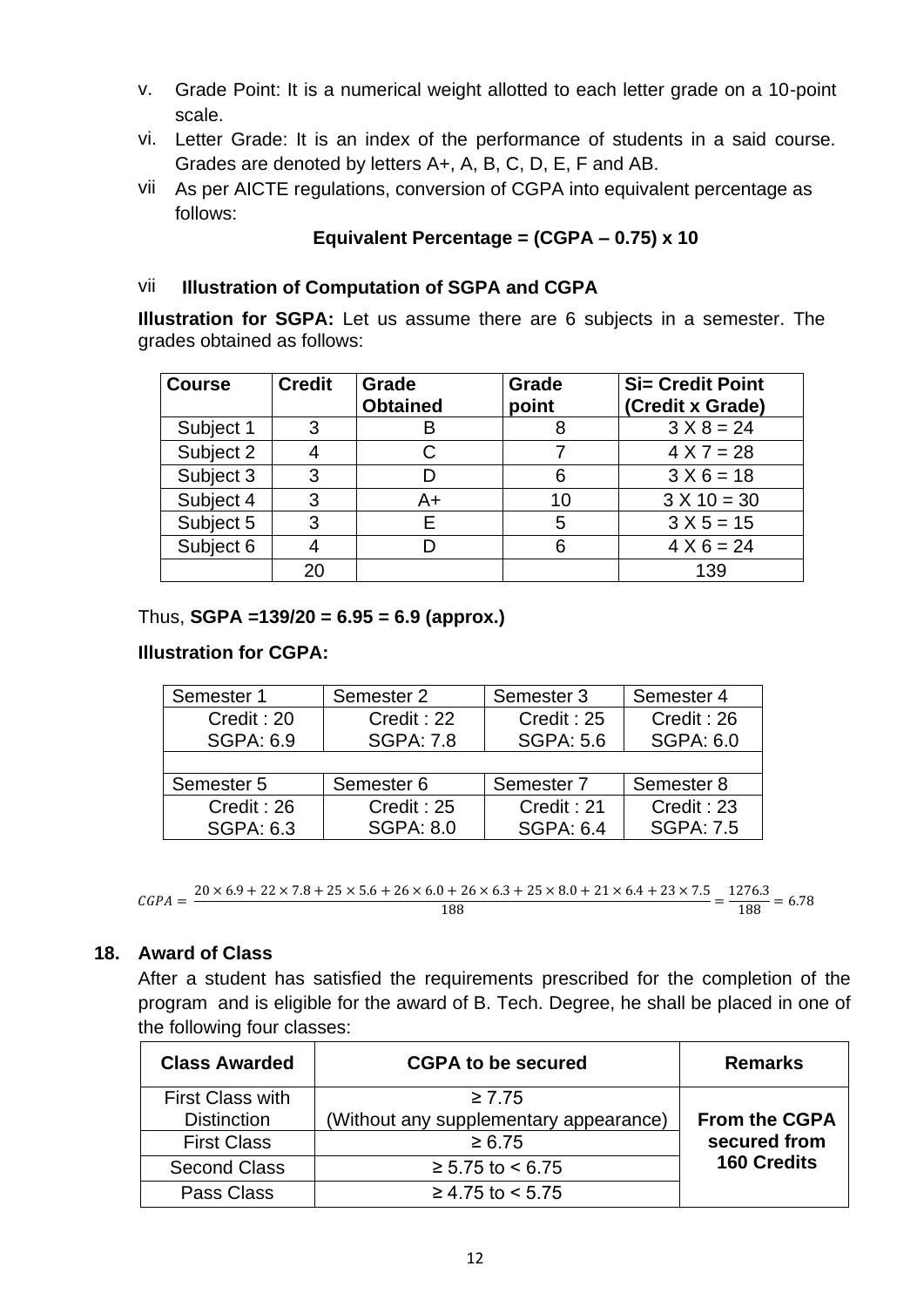# **19. Minimum Instruction Days**

The minimum instruction days for each semester shall be 90 working days.

# **20. Withholding of Results**

If the student is involved in indiscipline/malpractices/court cases, the result of the student will be withheld.

# **21. Transitory Regulations**

- i. Discontinued or detained candidates are eligible for re-admission as and when next offered.
- ii. The re-admitted candidate will be governed by the rules & regulations under which the candidate has been admitted.
- iii. There shall be no branch transfers after the completion of the admission process.
- iv. There shall be no transfer from one college/stream to another within the Constituent Colleges and Units of Jawaharlal Nehru Technological University Kakinada.

# **22. Gap – Year**

Gap Year concept of Student Entrepreneur in Residence shall be introduced and outstanding students who wish to pursue entrepreneurship are allowed to take a break of one year at any time after I/II/III year to pursue entrepreneurship full time. This period shall be counted for the maximum time for graduation. An evaluation committee at College level shall be constituted to evaluate the proposal submitted by the student and the committee shall decide on permitting the student for availing the Gap Year.

# **23. General**

- i. Wherever the words "he", "him", "his", occur in the regulations, they include "she", "her", "hers".
- ii. The academic regulation should be read as a whole for the purpose of any interpretation.
- iii In case of any doubt or ambiguity in the interpretation of the above rules, the
- . decision of the Principal is final.
- iv The College may change or amend the academic regulations or syllabi at any time
- . and the changes or amendments made shall be applicable to all the students with effect from the dates notified by the College.

**\*\*\*\*\*\*\*\*\***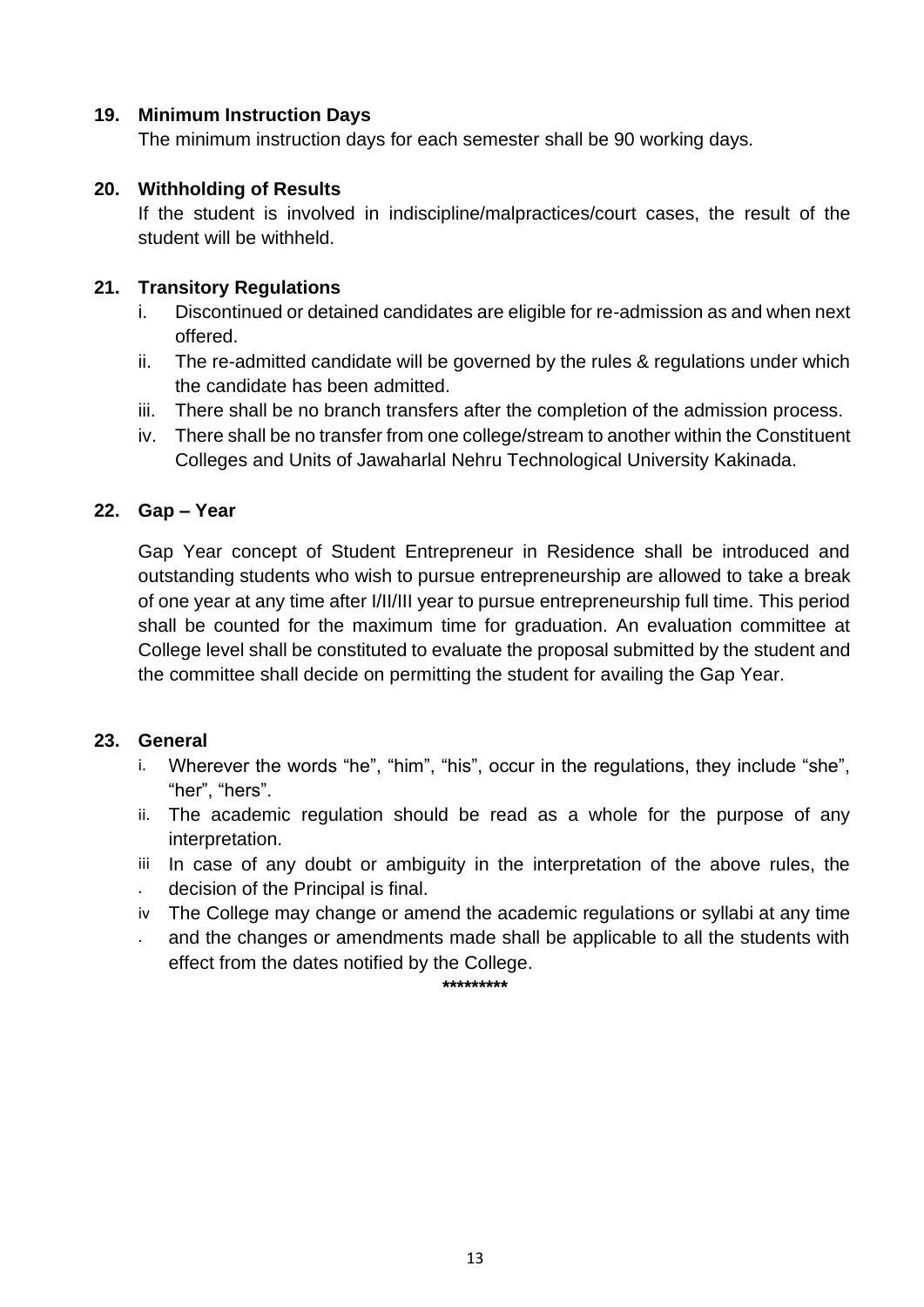# **ACADEMIC REGULATIONS (R20) FOR B.TECH. (LATERAL ENTRY SCHEME)**

Applicable for the students of II Year B.Tech. from the Academic Year 2021-22 onwards.

## **1. Award of B.Tech Degree:**

A student will be declared eligible for the award of B. Tech. Degree if he fulfills the following academic regulations:

- a. A student shall be declared eligible for the award of the B. Tech Degree, if he pursues a course of study in not less than three academic years and not more than six academic years. After six academic years from the year of their admission, he/she shall **forfeit** their seat in B. Tech course and their admission stands cancelled.
- b. The candidate shall register for 121 credits and secure all the 121 credits.
- **2.** The attendance regulations of B. Tech. (Regular) shall be applicable to B.Tech. (lateral entry).

#### **3. Promotion Rule:**

A student shall be promoted from second year to third year if he fulfills the minimum attendance requirement.

A student shall be promoted from III year to IV year if he fulfils the academic requirements of 40% of the credits up to either III year I semester or III year II semester from all the examinations, whether or not the candidate takes the examinations and secures prescribed minimum attendance in III year II semester.

#### **4. Award of Class:**

After a student has satisfied the requirement prescribed for the completion of the program and is eligible for the award of B. Tech. Degree, he shall be placed in one of the following four classes:

| <b>Class Awarded</b> | <b>CGPA to be secured</b>              | <b>Remarks</b>       |
|----------------------|----------------------------------------|----------------------|
| <b>First Class</b>   | $\geq 7.75$                            | <b>From the CGPA</b> |
| with Distinction     | (Without any supplementary appearance) | secured from         |
| <b>First Class</b>   | $\ge 6.75$                             | <b>121 Credits</b>   |
| <b>Second Class</b>  | $≥ 5.75$ to < 6.75                     | from II Year to      |
| Pass Class           | $≥ 4.75$ to < 5.75                     | <b>IV Year</b>       |

**5.** All the other regulations as applicable to **B. Tech. 4-year degree course (Regular) will hold good for B. Tech. (Lateral Entry Scheme).**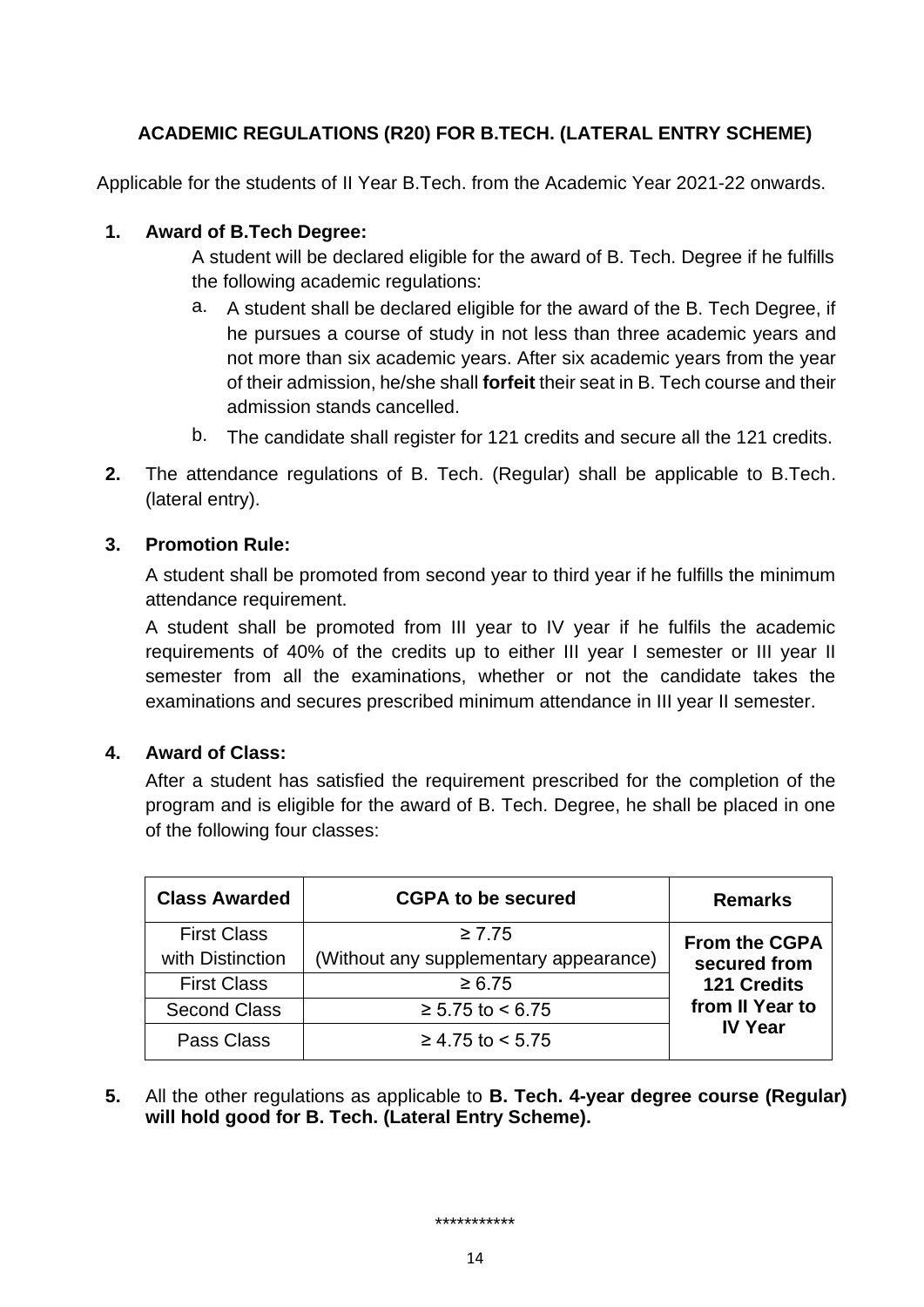# **COMMUNITY SERVICE PROJECT**

## **Introduction**

- 1. Community Service Project is an experiential learning strategy that integrates meaningful community service with instruction, participation, learning and community development
- 2. Community Service Project involves students in community development and service activities and applies the experience to personal and academic development.
- 3. Community Service Project is meant to link the community with the college for mutual benefit. The community will be benefited with the focused contribution of the college students for the village/ local development. The college finds an opportunity to develop social sensibility and responsibility among students and also emerge as a socially responsible institution.

#### **Objective**

Community Service Project should be an integral part of the curriculum, as an alternative to the 2 months of Summer Internships / Apprenticeships / On the Job Training, whenever there is an exigency when students cannot pursue their summer internships. The specific objectives are;

- 1. To sensitize the students to the living conditions of the people who are around them,
- 2. To help students to realize the stark realities of the society.
- 3. To bring about an attitudinal change in the students and help them to develop societal consciousness, sensibility, responsibility and accountability
- 4. To make students aware of their inner strength and help them to find new /out of box solutions to the social problems.
- 5. To make students socially responsible citizens who are sensitive to the needs of the disadvantaged sections.
- 6. To help students to initiate developmental activities in the community in coordination with public and government authorities.
- 7. To develop a holistic life perspective among the students by making them study culture, traditions, habits, lifestyles, resource utilization, wastages and its management, social problems, public administration system and the roles and responsibilities of different persons across different social systems.

# **Implementation of Community Service Project**

- 1. Every student should put in a minimum of 180 hours for the Community Service Project during the summer vacation.
- 2. Each class/section should be assigned with a mentor.
- 3. Specific Departments could concentrate on their major areas of concern. For example, Dept. of Computer Science can take up activities related to Computer Literacy to different sections of people like - youth, women, house-wives, etc
- 4. A log book has to be maintained by each of the student, where the activities undertaken/involved to be recorded.
- 5. The log book has to be countersigned by the concerned mentor/faculty in charge.
- 6. Evaluation to be done based on the active participation of the student and grade could be awarded by the mentor/faculty member.
- 7. The final evaluation to be reflected in the grade memo of the student.
- 8. The Community Service Project should be different from the regular programmes of NSS/NCC/Green Corps/Red Ribbon Club, etc.
- 9. Minor project report should be submitted by each student. An internal Viva shall also be conducted by a committee constituted by the principal of the college.
- 10. Award of marks shall be made as per the guidelines of Internship/apprentice/ on the job training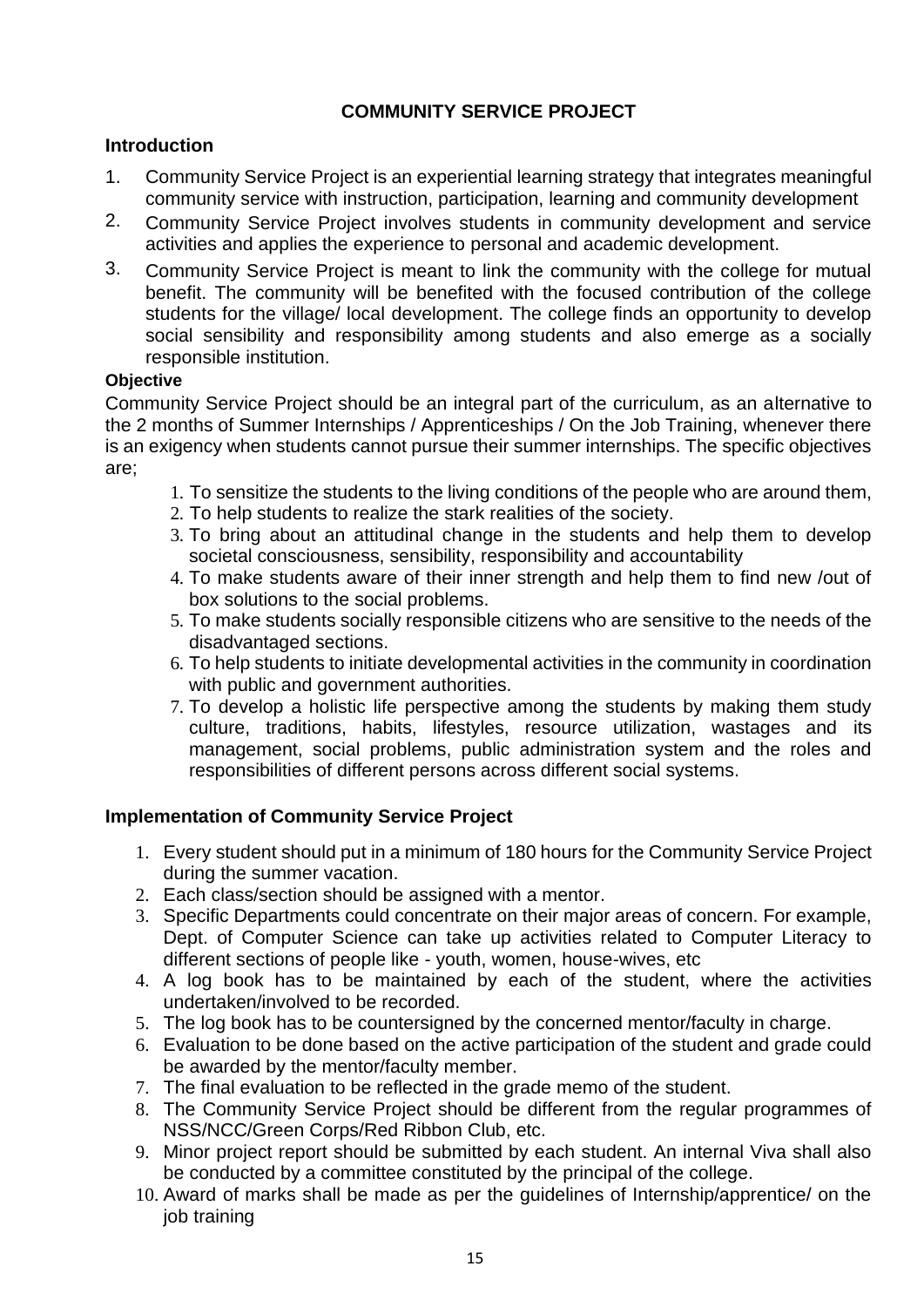# **Procedure**

- **1.** A group of students or even a single student could be assigned for a particular habitation or village or municipal ward, as far as possible, in the near vicinity of their place of stay, so as to enable them to commute from their residence and return back by evening or so.
- **2.** The Community Service Project is a twofold one
	- a) First, the student/s could conduct a survey of the habitation, if necessary, in terms of their own domain or subject area. Or it can even be a general survey, incorporating all the different areas. A common survey format could be designed. This should not be viewed as a duplication of work by the Village or Ward volunteers, rather, it could be another primary source of data.
	- b) Secondly, the student/s could take up a social activity, concerning their domain or subject area. The different areas, could be like –
		- Agriculture
		- Health
		- Marketing and Cooperation
		- Animal Husbandry
		- Horticulture
		- Fisheries
		- Sericulture
		- Revenue and Survey
		- Natural Disaster Management
		- **·** Irrigation
		- Law & Order
		- Excise and Prohibition
		- Mines and Geology
		- Energy
		- Internet
		- **Executed Finance Electricity**
		- Drinking Water

#### **EXPECTED OUTCOMES**

BENEFITS OF COMMUNITY SERVICE PROJECT TO STUDENTS

Learning Outcomes

- 1. Positive impact on students' academic learning.
- 2. Improves students' ability to apply what they have learned in "the real world".
- 3. Positive impact on academic outcomes such as demonstrated complexity of understanding, problem analysis, problem-solving, critical thinking, and cognitive development.
- 4. Improved ability to understand complexity and ambiguity

Personal Outcomes

- 1. Greater sense of personal efficacy, personal identity, spiritual growth, and moral development
- 2. Greater interpersonal development, particularly the ability to work well with others, and build leadership and communication skills

Social Outcomes

- 1. Reduced stereotypes and greater inter-cultural understanding
- 2. Improved social responsibility and citizenship skills
- 3. Greater involvement in community service after graduation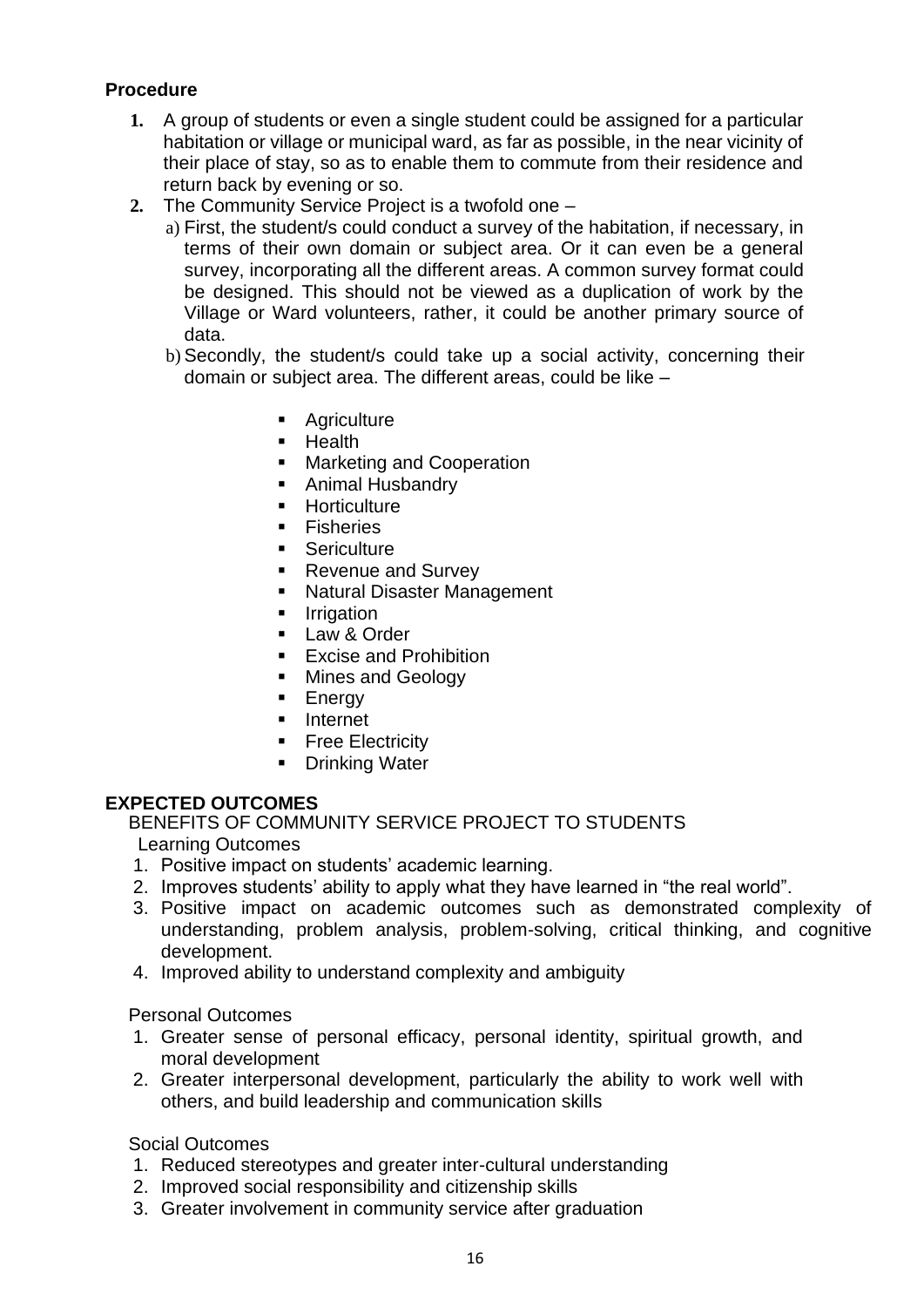## **Career Development**

- 1. Connections with professionals and community members for learning and career opportunities
- 2. Greater academic learning, leadership skills, and personal efficacy can lead to greater opportunity.

## **Relationship with the Institution**

- 1. Stronger relationships with faculty
- 2. Greater satisfaction with college
- 3. Improved graduation rates

## **BENEFITS OF COMMUNITY SERVICE PROJECT TO FACULTY MEMBERS**

- 1. Satisfaction with the quality of student learning
- 2. New avenues for research and publication via new relationships between faculty and community
- 3. Providing networking opportunities with engaged faculty in other disciplines or institutions
- 4. A stronger commitment to one's research

# **BENEFITS OF COMMUNITY SERVICE PROJECT TO COLLEGES AND UNIVERSITIES**

- 1. Improved institutional commitment
- 2. Improved student retention
- 3. Enhanced community relations

## **BENEFITS OF COMMUNITY SERVICE PROJECT TO COMMUNITY**

- 1. Satisfaction with student participation
- 2. Valuable human resources needed to achieve community goals
- 3. New energy, enthusiasm and perspectives applied to community work
- 4. Enhanced community-university relations.

# **SUGGESTIVE LIST OF PROGRAMMES UNDER COMMUNITY SERVICE PROJECT**

The following the recommended list of projects for Engineering students. The lists are not exhaustive and open for additions, deletions and modifications. Colleges are expected to focus on specific local issues for this kind of projects. The students are expected to carry out these projects with involvement, commitment, responsibility and accountability. The mentors of a group of students should take the responsibility of motivating, facilitating, and guiding the students. They have to interact with local leadership and people and appraise the objectives and benefits of this kind of projects. The project reports shall be placed in the college website for reference. Systematic, Factual, methodical and honest reporting shall be ensured.

#### **For Engineering Students**

- 1. Water facilities and drinking water availability
- 2. Health and hygiene
- 3. Stress levels and coping mechanisms
- 4. Health intervention programmes
- 5. Horticulture
- 6. Herbal plants
- 7. Botanical survey
- 8. Zoological survey
- 9. Marine products
- 10. Aqua culture
- 11. Inland fisheries
- 12. Animals and species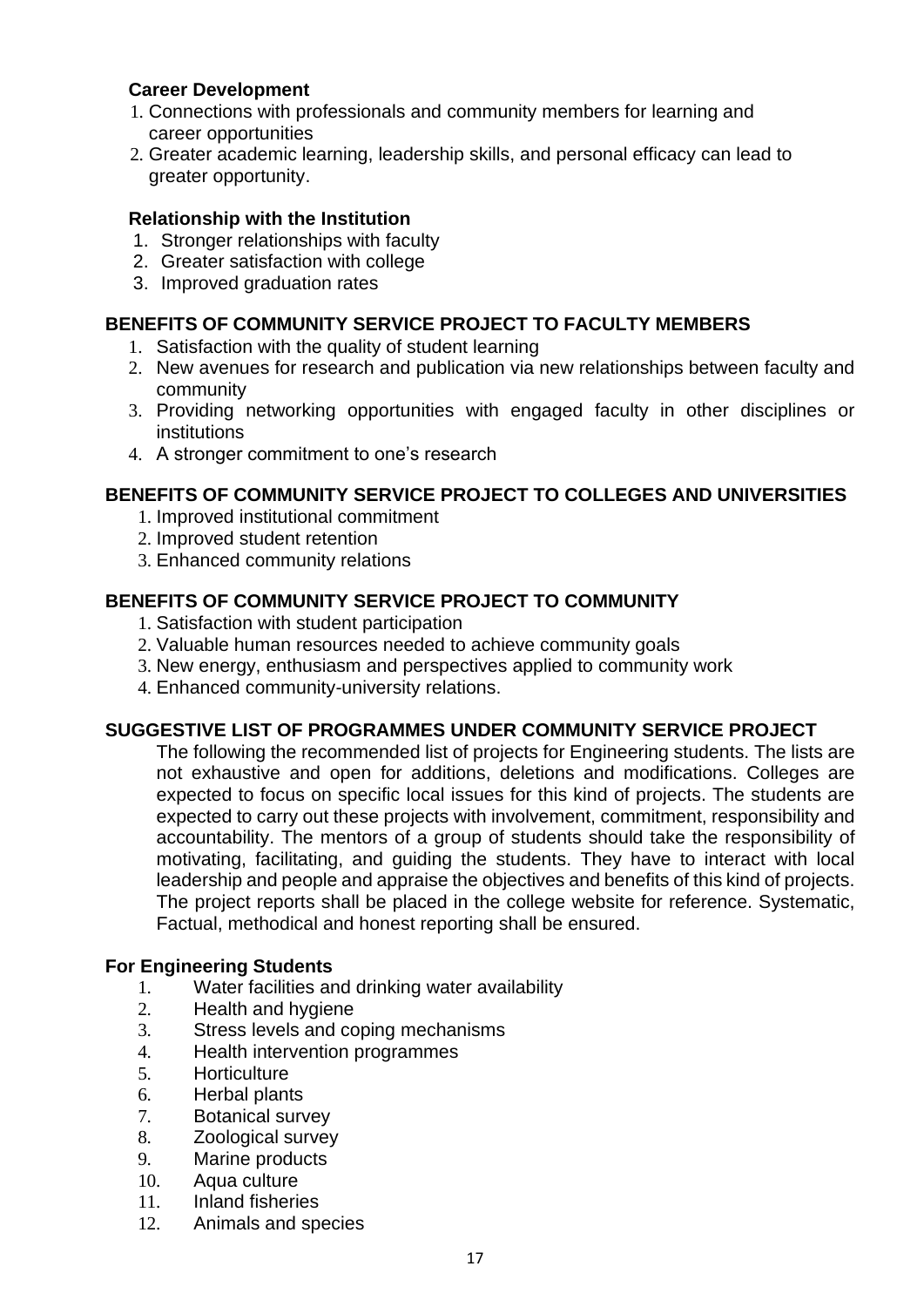- 13. Nutrition
- 14. Traditional health care methods
- 15. Food habits
- 16. Air pollution
- 17. Water pollution
- 18. Plantation
- 19. Soil protection
- 20. Renewable energy
- 21. Plant diseases
- 22. Yoga awareness and practice
- 23. Health care awareness programmes and their impact
- 24. Use of chemicals on fruits and vegetables
- 25. Organic farming
- 26. Crop rotation
- 27. Floury culture
- 28. Access to safe drinking water
- 29. Geographical survey
- 30. Geological survey
- 31. Sericulture
- 32. Study of species
- 33. Food adulteration
- 34. Incidence of Diabetes and other chronic diseases
- 35. Human genetics
- 36. Blood groups and blood levels
- 37. Internet Usage in Villages
- 38. Android Phone usage by different people
- 39. Utilization of free electricity to farmers and related issues
- 40. Gender ration in schooling level- observation.

#### **Complementing the community service project, the students may be involved to take up someawareness campaigns on social issues/special groups. The suggested list of programmes are;**

# **Programmes for School Children**

- 1. Reading Skill Programme (Reading Competition)
- 2. Preparation of Study Materials for the next class.
- 3. Personality / Leadership Development
- 4. Career Guidance for X class students
- 5. Screening Documentary and other educational films
- 6. Awareness Programme on Good Touch and Bad Touch (Sexual abuse)
- 7. Awareness Programme on Socially relevant themes.

# **Programmes for Women Empowerment**

- 1. Government Guidelines and Policy Guidelines
- 2. Womens' Rights
- 3. Domestic Violence
- 4. Prevention and Control of Cancer
- 5. Promotion of Social Entrepreneurship

## **General Camps**

- 1. General Medical camps
- 2. Eye Camps
- 3. Dental Camps
- 4. Importance of protected drinking water
- 5. ODF awareness camp
- 6. Swatch Bharat
- 7. AIDS awareness camp
- 8. Anti Plastic Awareness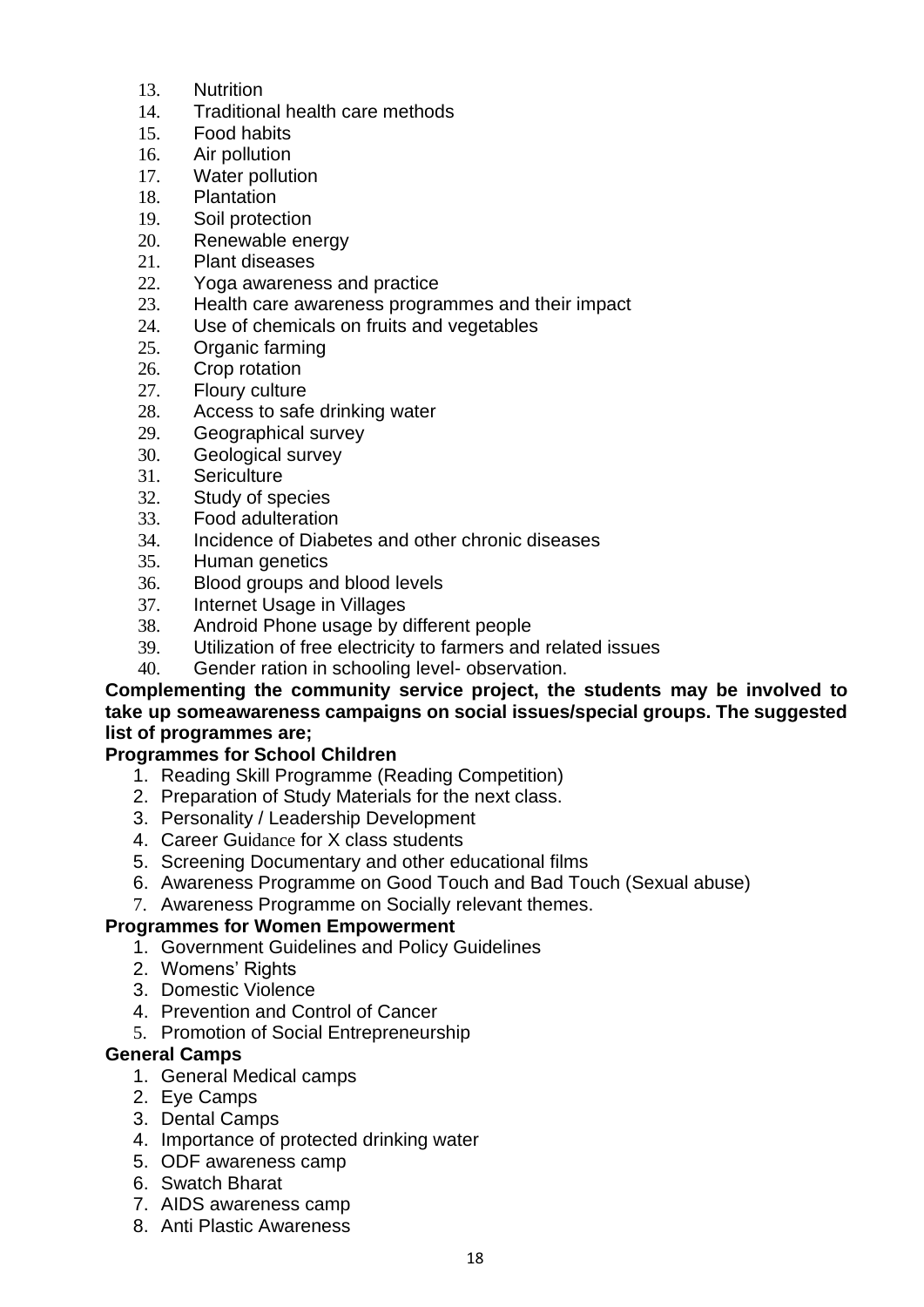- 9. Programmes on Environment
- 10.Health and Hygiene
- 11.Hand wash programmes
- 12. Commemoration and Celebration of important days

## **Programmes for Youth Empowerment**

- 1. Leadership
- 2. Anti-alcoholism and Drug addiction
- 3. Anti-tobacco
- 4. Awareness on Competitive Examinations
- 5. Personality Development

## **Common Programmes**

- 1. Awareness on RTI
- 2. Health intervention programmes
- 3. Yoga
- 4. Tree plantation
- 5. Programmes in consonance with the Govt. Departments like
	- i. Agriculture
	- ii. Health
	- iii. Marketing and Cooperation
	- iv. Animal Husbandry
	- v. Horticulture
	- vi. Fisheries
	- vii. Sericulture
	- viii. Revenue and Survey
	- ix. Natural Disaster Management
	- x. Irrigation
	- xi. Law & Order
	- xii. Excise and Prohibition
	- xiii. Mines and Geology
	- xiv. Energy

# **Role of Students:**

- 1. Students may not have the expertise to conduct all the programmes on their own. Thestudents then can play a facilitator role.
- 2. For conducting special camps like Health related, they will be coordinating with the Governmental agencies.
- 3. As and when required the College faculty themselves act as Resource Persons.
- 4. Students can work in close association with Non-Governmental Organizations like LionsClub, Rotary Club, etc or with any NGO actively working in that habitation.
- 5. And also, with the Governmental Departments. If the programme is rolled out, the District Administration could be roped in for the successful deployment of the programme.
- 6. An in-house training and induction programme could be arranged for the faculty andparticipating students, to expose them to the methodology of Service Learning.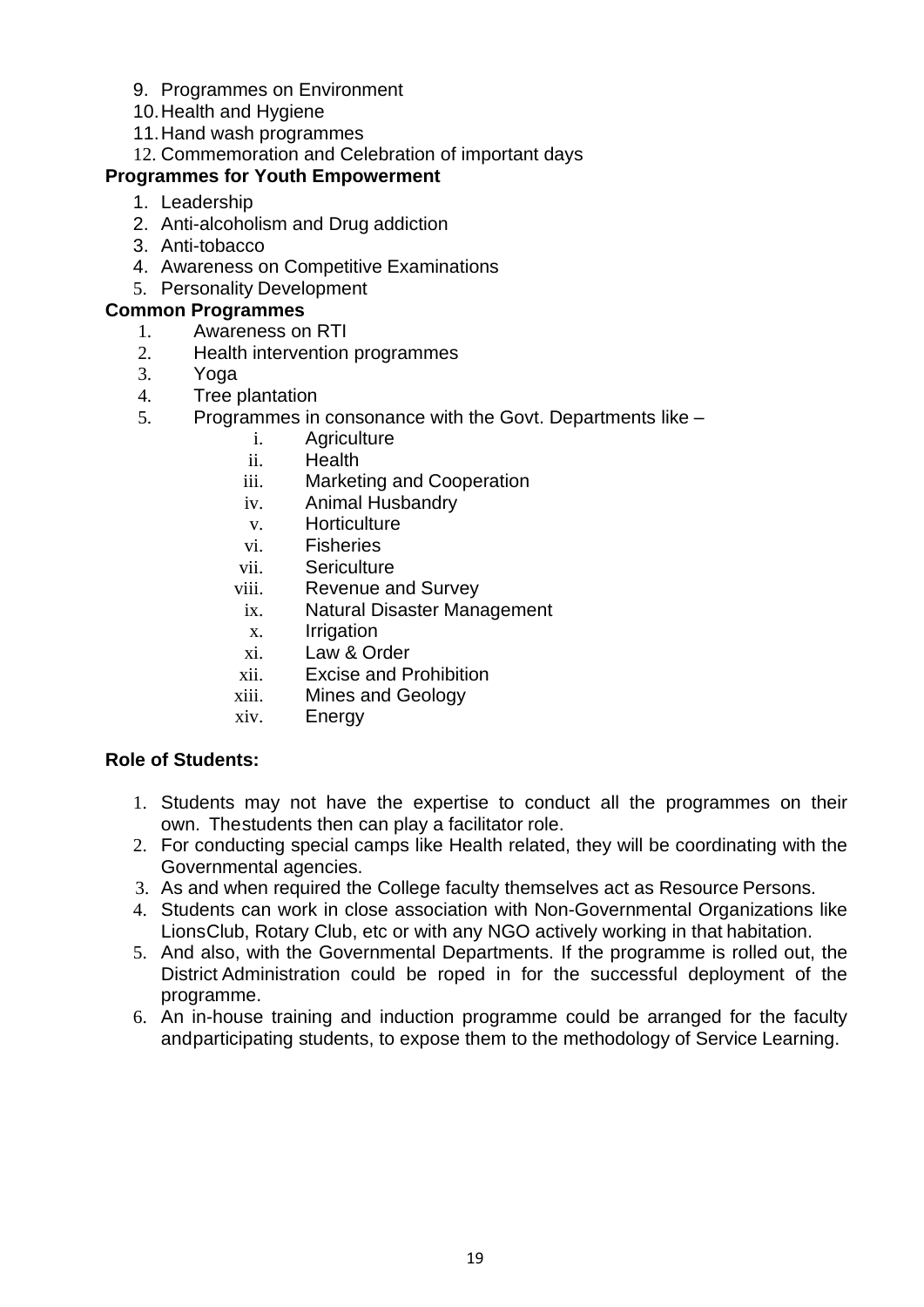## **Timeline for the Community Service Project Activity**

#### **Duration: 8 weeks**

## **1. Preliminary Survey (One Week)**

- a) A preliminary survey including the socio-economic conditions of the allotted habitation to be conducted.
- b) A survey form based on the type of habitation to be prepared before visiting the habitation with the help of social sciences faculty. (However, a template could be designed for different habitations, rural/urban.
- c) The Governmental agencies, like revenue administration, corporation and municipal authorities and village secretariats could be aligned for the survey.

#### *2.* **Community Awareness Campaigns (Two Weeks)**

Based on the survey and the specific requirements of the habitation, different awareness campaigns and programmes to be conducted, spread over two weeks of time. The list of activities suggested could be taken into consideration.

#### **3. Community Immersion Programme (Four Weeks)**

**Along with the Community Awareness Programmes**, the student batch can also work with any one of the below listed governmental agencies and work in tandem with them. This community involvement programme will involve the students in exposing themselves to the experiential learning about the community and its dynamics. Programmes could be in consonance with the Govt. Departments.

#### **4. Community Exit Report (One Week)**

During the last week of the Community Service Project, a detailed report of the outcome of the 8 weeks works to be drafted and a copy shall be submitted to the local administration. This report will be a basis for the next batch of students visiting that particular habitation. The same report submitted to the teacher-mentor will be evaluated by the mentor and suitable marks are awarded for onward submission to the University.

Throughout the Community Service Project, a daily log-book need to be maintained by the students batch, which should be countersigned by the governmental agency representative and the teacher-mentor, who is required to periodically visit the students and guide them.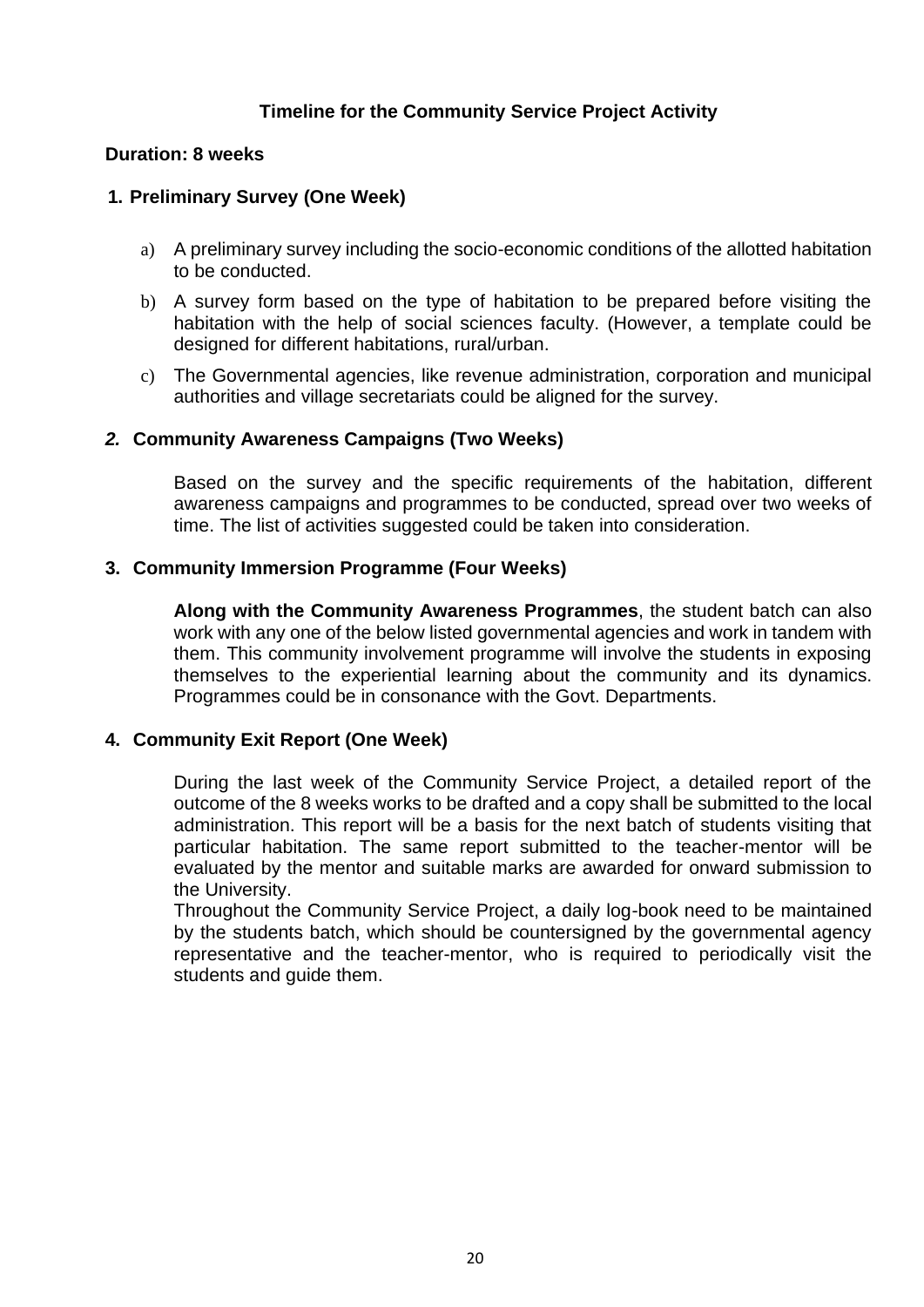### **MALPRACTICES RULES**

# **DISCIPLINARY ACTION FOR / IMPROPER CONDUCT IN EXAMINATIONS**

| Practices/Improper conduct |                                                                                                                                                                                                                                                                                                                                                                                                                                                                                     | punishment                                                                                                                                                                                                                                                                                                                                                                                                                                                                                                                                                                                                                                                                                                                                                                                                                                                          |  |
|----------------------------|-------------------------------------------------------------------------------------------------------------------------------------------------------------------------------------------------------------------------------------------------------------------------------------------------------------------------------------------------------------------------------------------------------------------------------------------------------------------------------------|---------------------------------------------------------------------------------------------------------------------------------------------------------------------------------------------------------------------------------------------------------------------------------------------------------------------------------------------------------------------------------------------------------------------------------------------------------------------------------------------------------------------------------------------------------------------------------------------------------------------------------------------------------------------------------------------------------------------------------------------------------------------------------------------------------------------------------------------------------------------|--|
|                            | If the candidate:                                                                                                                                                                                                                                                                                                                                                                                                                                                                   |                                                                                                                                                                                                                                                                                                                                                                                                                                                                                                                                                                                                                                                                                                                                                                                                                                                                     |  |
| 1.                         | keeps accessible<br>(a)<br>Possesses<br>or<br>in.<br>examination hall, any paper, note<br>book,<br>programmable calculators, Cell phones, pager,<br>palm computers or any other form of material<br>concerned with or related to the subject of the<br>examination (theory or practical) in which he is<br>appearing but has not made use of (material shall<br>include any marks on the body of the candidate<br>which can be used as an aid in the subject of the<br>examination) | Expulsion from the examination hall and<br>cancellation of the performance in that<br>subject only.                                                                                                                                                                                                                                                                                                                                                                                                                                                                                                                                                                                                                                                                                                                                                                 |  |
|                            | (b) Gives assistance or guidance or receives it<br>from any other candidate orally or by any other<br>body language methods or communicates<br>through cell phones with any candidate or<br>persons in or outside the exam hall in respect of<br>any matter.                                                                                                                                                                                                                        | Expulsion from the examination hall and<br>cancellation of the performance in that<br>subject only of all the candidates involved.<br>In case of an outsider, he will be handed<br>over to the police and a case is registered<br>against him.                                                                                                                                                                                                                                                                                                                                                                                                                                                                                                                                                                                                                      |  |
| 2.                         | Has copied in the examination hall from any<br>paper, book, programmable calculators, palm<br>computers or any other form of material relevant<br>to the subject of the examination (theory or<br>practical) in which the candidate is appearing.                                                                                                                                                                                                                                   | Expulsion from the examination hall and<br>cancellation of the performance in that<br>subject and all other subjects the candidate<br>has already appeared including practical<br>examinations and project work and shall not<br>be permitted to appear for the remaining<br>examinations of the subjects of that<br>Semester/year. The Hall Ticket of the<br>candidate is to be cancelled and sent to the<br><b>Confidential Section.</b>                                                                                                                                                                                                                                                                                                                                                                                                                          |  |
| 3.                         | Impersonates any other candidate in connection<br>with the examination.                                                                                                                                                                                                                                                                                                                                                                                                             | The candidate who has impersonated shall<br>be expelled from examination hall. The<br>candidate is also debarred and forfeits the<br>seat. The performance of the original<br>candidate, who has been impersonated,<br>shall be cancelled in all the subjects of the<br>examination<br>(including<br>practicals<br>and<br>project work) already appeared and shall not<br>be allowed to appear for examinations of the<br>remaining subjects of that semester/year.<br>The candidate is also debarred for two<br>consecutive semesters from class work and<br>all<br>examinations.<br>The<br>end<br>semester<br>continuation of the course by the candidate<br>is subject to the academic regulations in<br>connection with forfeiture of seat. If the<br>imposter is an outsider, he will be handed<br>over to the police and a case is registered<br>against him. |  |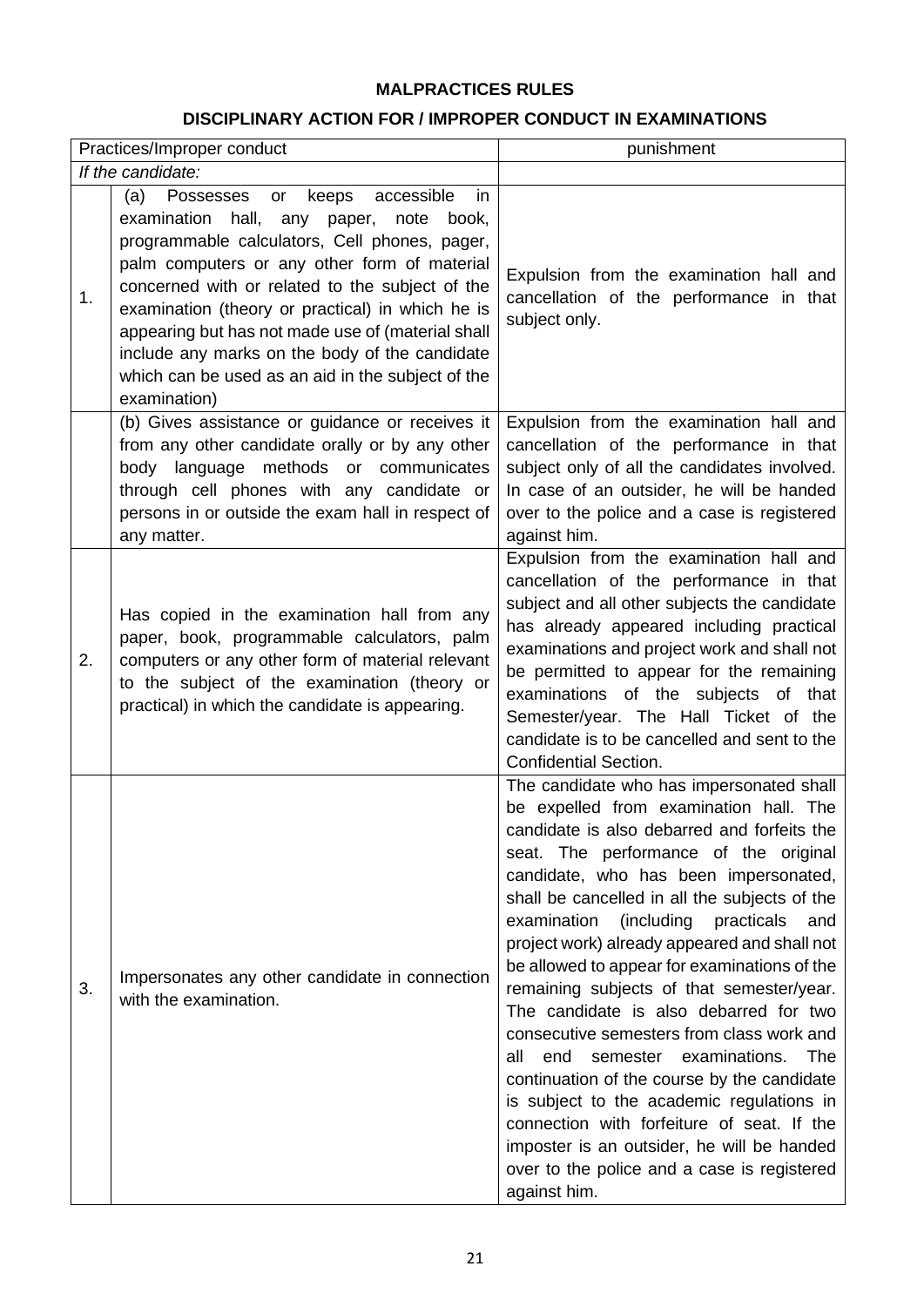| 4. | Smuggles in the Answer book or additional sheet<br>or takes out or arranges to send out the question<br>paper during the examination or answer book or<br>additional sheet, during or after the examination.                                                                                                                                                                                                                                                                                                                                                                                                                                                                                                                                                                                                                                                                                                                                                                                                                                   | Expulsion from the examination hall and<br>cancellation of performance in that subject<br>and all the other subjects the candidate has<br>already<br>appeared<br>including<br>practical<br>examinations and project work and shall not<br>be permitted for the remaining examinations<br>of the subjects of that semester/year. The<br>debarred<br>candidate<br>also<br>for<br>is<br>two<br>consecutive semesters from class work and<br>end<br>semester examinations.<br>The<br>all<br>continuation of the course by the candidate<br>is subject to the academic regulations in<br>connection with forfeiture of seat. |
|----|------------------------------------------------------------------------------------------------------------------------------------------------------------------------------------------------------------------------------------------------------------------------------------------------------------------------------------------------------------------------------------------------------------------------------------------------------------------------------------------------------------------------------------------------------------------------------------------------------------------------------------------------------------------------------------------------------------------------------------------------------------------------------------------------------------------------------------------------------------------------------------------------------------------------------------------------------------------------------------------------------------------------------------------------|-------------------------------------------------------------------------------------------------------------------------------------------------------------------------------------------------------------------------------------------------------------------------------------------------------------------------------------------------------------------------------------------------------------------------------------------------------------------------------------------------------------------------------------------------------------------------------------------------------------------------|
| 5. | objectionable,<br>abusive<br>offensive<br><b>Uses</b><br>or<br>language in the answer paper or in letters to the<br>examiners or writes to the examiner requesting<br>him to award pass marks.                                                                                                                                                                                                                                                                                                                                                                                                                                                                                                                                                                                                                                                                                                                                                                                                                                                 | Cancellation of the performance in that<br>subject.                                                                                                                                                                                                                                                                                                                                                                                                                                                                                                                                                                     |
| 6. | Refuses to obey the orders of the Chief<br>Superintendent/Assistant - Superintendent / any<br>officer on duty or misbehaves or creates<br>disturbance of any kind in and around the<br>examination hall or organizes a walk out or<br>instigates others to walk out, or threatens the<br>officer in charge or any person on duty in or<br>outside the examination hall of any injury to his<br>person or to any of his relations whether by<br>words, either spoken or written or by signs or by<br>visible representation, assaults the officer in-<br>charge, or any person on duty in or outside the<br>examination hall or any of his relations, or<br>indulges in any other act of misconduct or<br>mischief which result in damage to or destruction<br>of property in the examination hall or any part of<br>the College campus or engages in any other act<br>which in the opinion of the officer on duty amounts<br>to use of unfair means or misconduct or has the<br>tendency to disrupt the orderly conduct of the<br>examination. | In case of students of the college, they shall<br>be expelled from examination halls and<br>cancellation of their performance in that<br>all<br>other<br>subjects<br>subject<br>and<br>the<br>candidate(s) has (have)already appeared<br>and shall not be permitted to appear for the<br>remaining examinations of the subjects of<br>that semester/year. The candidates also are<br>debarred and forfeit their seats. In case of<br>outsiders, they will be handed over to the<br>police and a police case is registered<br>against them.                                                                              |
| 7. | Intentionally tears of the script or any part thereof<br>inside or outside the examination hall.                                                                                                                                                                                                                                                                                                                                                                                                                                                                                                                                                                                                                                                                                                                                                                                                                                                                                                                                               | Expulsion from the examination hall and<br>cancellation of performance in that subject<br>and all the other subjects the candidate has<br>appeared<br>including<br>already<br>practical<br>examinations and project work and shall not<br>be permitted for the remaining examinations<br>of the subjects of that semester/year. The<br>debarred for<br>candidate<br>is is<br>also<br>two<br>consecutive semesters from class work and<br>semester examinations.<br>all<br>end<br>The<br>continuation of the course by the candidate<br>is subject to the academic regulations in<br>connection with forfeiture of seat. |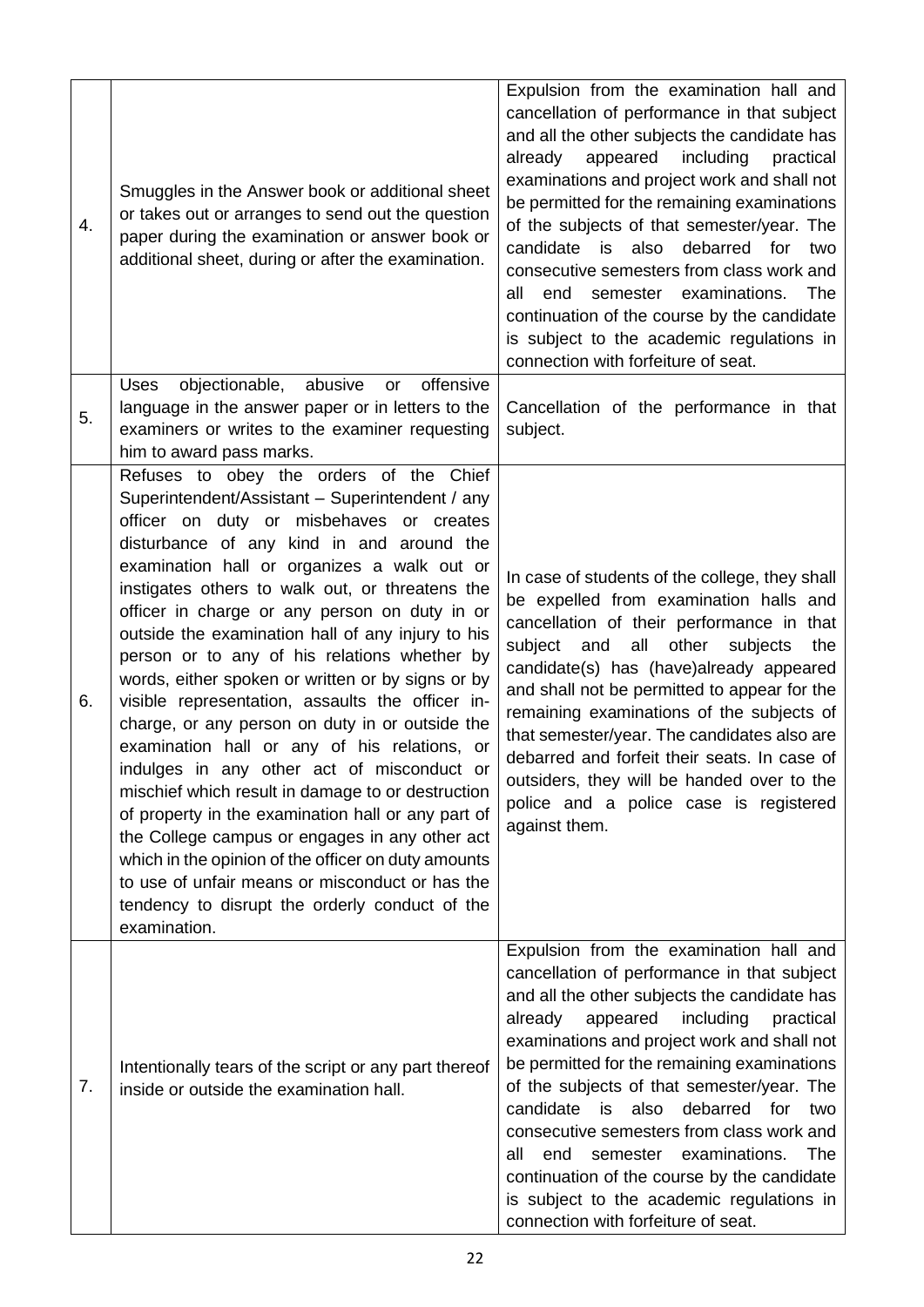| 8.  | Possess any lethal weapon or firearm in the<br>examination hall.                                                                                                                                                      | Expulsion from the examination hall and<br>cancellation of the performance in that<br>subject and all other subjects the candidate<br>has already appeared including practical<br>examinations and project work and shall not<br>be permitted for the remaining examinations<br>of the subjects of that semester/year. The<br>candidate is also debarred and forfeits the<br>seat.                                                                                                                                                                                      |
|-----|-----------------------------------------------------------------------------------------------------------------------------------------------------------------------------------------------------------------------|-------------------------------------------------------------------------------------------------------------------------------------------------------------------------------------------------------------------------------------------------------------------------------------------------------------------------------------------------------------------------------------------------------------------------------------------------------------------------------------------------------------------------------------------------------------------------|
| 9.  | If student of the college, who is not a candidate<br>for the particular examination or any person not<br>connected with the college indulges in any<br>malpractice or improper conduct mentioned in<br>clause 6 to 8. | Student of the college expulsion from the<br>examination hall and cancellation of the<br>performance in that subject and all other<br>candidate<br>subjects<br>the<br>has<br>already<br>appeared including practical examinations<br>and project work and shall not be permitted<br>for the remaining examinations of the<br>of<br>that<br>semester/year.<br>The<br>subjects<br>candidate is also debarred and forfeits the<br>seat. Person(s) who do not belong to the<br>College will be handed over to police and, a<br>police case will be registered against them. |
| 10. | Comes in a drunken condition to the examination<br>hall.                                                                                                                                                              | Expulsion from the examination hall and<br>cancellation of the performance in that<br>subject and all other subjects the candidate<br>has already appeared including practical<br>examinations and project work and shall not<br>be permitted for the remaining examinations<br>of the subjects of that semester/year.                                                                                                                                                                                                                                                  |
| 11. | on the basis of internal<br>detected<br>Copying<br>evidence, such as, during valuation or during<br>special scrutiny.                                                                                                 | Cancellation of the performance in that<br>subject and all other subjects the candidate<br>has<br>appeared including practical<br>examinations and project work of that<br>semester/year examinations.                                                                                                                                                                                                                                                                                                                                                                  |
| 12. | If any malpractice is detected which is not<br>covered in the above clauses 1 to 11 shall be<br>reported to the Principal for further action to<br>award suitable punishment.                                         |                                                                                                                                                                                                                                                                                                                                                                                                                                                                                                                                                                         |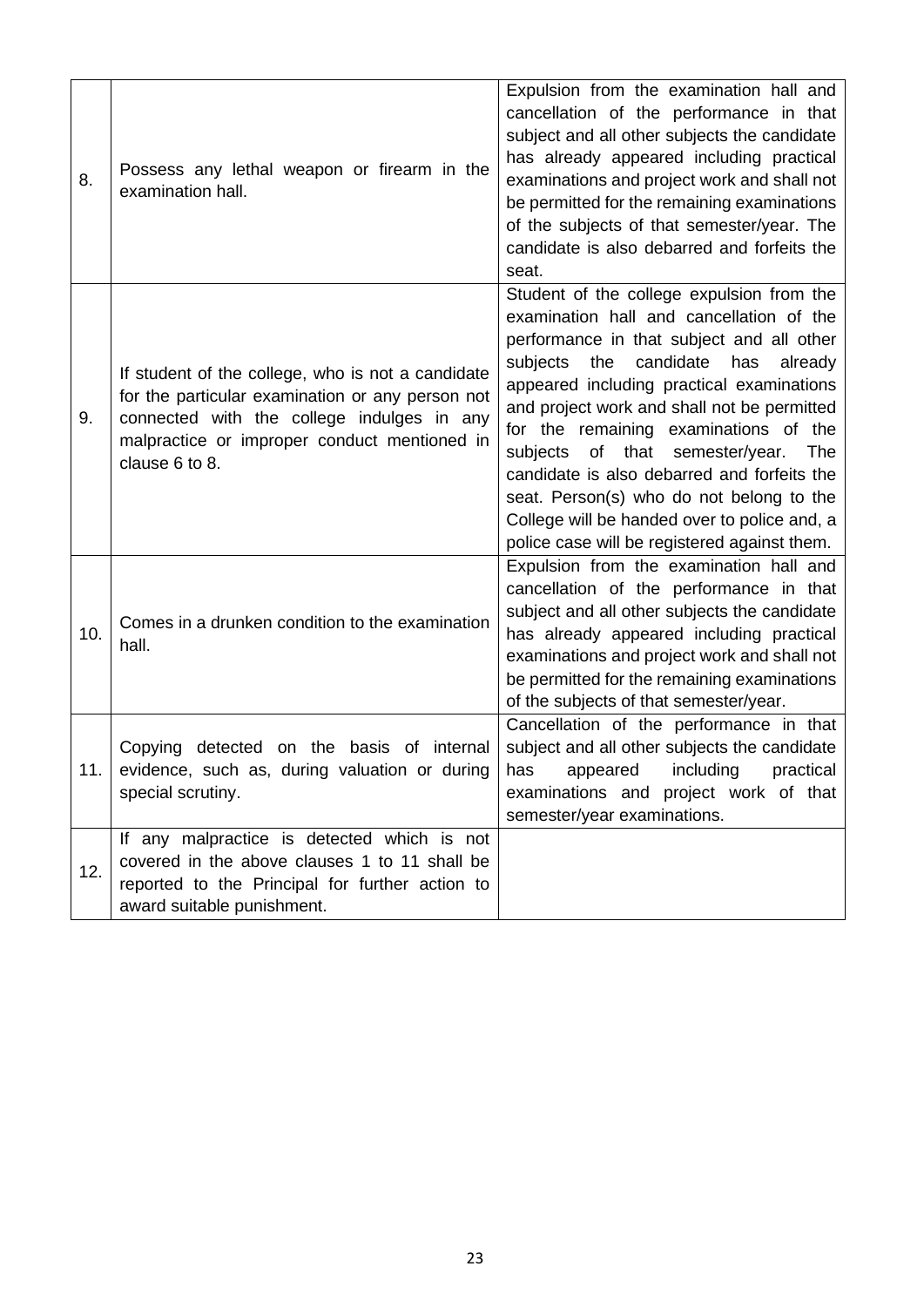

#### **Salient Features**

- $\Rightarrow$ Ragging within or outside any educational institution is prohibited.
- $\Rightarrow$ Ragging means doing an act which causes or is likely to cause Insult or Annoyance of Fear or Apprehension or Threat or Intimidation or outrage of modesty or Injury to a student

| Teasing,<br><b>Embarrassing and</b><br><b>Humiliation</b>                                     | Imprisonment upto<br>$\textcolor{red}{+}$<br>6 Months | <b>Fine Upto</b><br><b>Rs. 1,000/-</b> |
|-----------------------------------------------------------------------------------------------|-------------------------------------------------------|----------------------------------------|
| <b>Assaulting or Using</b><br>Criminal force or<br><b>Criminal intimidation</b>               | ╈<br>1 Year                                           | <b>Rs. 2,000/-</b>                     |
| <b>Wrongfully restraining</b><br>or confining or<br>causing hurt                              | ┿<br>2 Years                                          | <b>Rs. 5,000/-</b>                     |
| Causing grievous hurt,<br>kidnapping or Abducts<br>or rape or committing<br>unnatural offence | <b>Book</b><br>5 Years                                | <b>Rs. 10,000/-</b>                    |
| Causing death or<br>abetting suicide                                                          | 10 Months                                             | Rs. 50,000/-                           |

# **IN CASE OF ANY EMERGENCY CALL: 9490629574**

**LET US MAKE SRKR ENGINEERING COLLEGE (AUTONOMOUS) AS A RAGGING FREE INSTITUTE**

**AS A RAGGING FREE INSTITUTE**